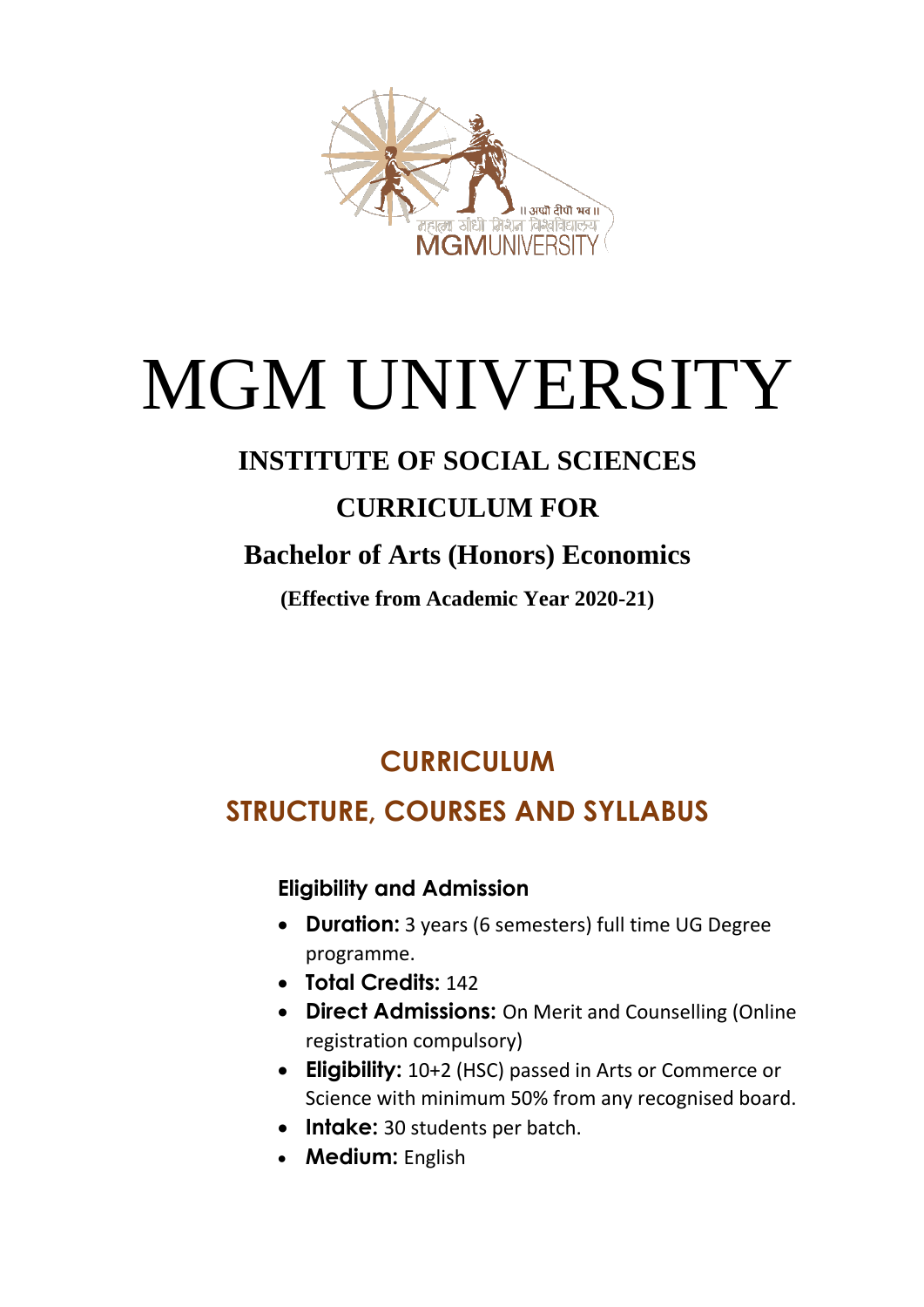# **B.A. (Honors) Economics: LOCF Curriculum 2021-2024 LIST OF COURSE**

| <b>Compulsory Core Courses</b>             | <b>Discipline Specific Elective Courses Group</b> |  |  |  |  |
|--------------------------------------------|---------------------------------------------------|--|--|--|--|
| Introductory Microeconomics (ECO111001)    | <b>Behavioral Economics (ECO111051)</b>           |  |  |  |  |
| Introductory Macroeconomics (ECO111002)    | Money, Banking & Finance (ECO111052)              |  |  |  |  |
| Intermediate Microeconomics I (ECO111003)  | <b>Public Economics (ECO111051)</b>               |  |  |  |  |
| Intermediate Macroeconomics I (ECO111004)  | <b>Environmental Economics (ECO111052)</b>        |  |  |  |  |
| Intermediate Microeconomics II (ECO111005) | Economic History of British India (ECO111055)     |  |  |  |  |
| Intermediate Macroeconomics II (ECO111006) | Economics of Health & Education (ECO111056)       |  |  |  |  |
| Statistics for Economics (ECO111007)       | Marketing and Business Analytics (ECO111057)      |  |  |  |  |
| Indian Economy (ECO111008)                 | <b>International Economics (ECO111058)</b>        |  |  |  |  |
| Introductory Econometrics (ECO111009)      | Comparative Economic Development (ECO111059)      |  |  |  |  |
| Entrepreneurship Economics (ECO111010)     | Political Economy (ECO111059)                     |  |  |  |  |
| Mathematical Methods - I (ECO111011)       | Applied Econometrics (ECO111059)                  |  |  |  |  |
| Agricultural Economics (ECO111012)         | Financial Economics (ECO111059)                   |  |  |  |  |
| Mathematical Methods - II (ECO111013)      | <b>Ability Enhancement Compulsory Courses</b>     |  |  |  |  |
| Development Economics (ECO111014)          | Art of Communication (ECO111091)                  |  |  |  |  |
| <b>Generic Elective Courses</b>            | Research Methodology for Economics (ECO94)        |  |  |  |  |
| Gandhian Thought (ECO111081)               | <b>Skill Enhancement Compulsory Courses</b>       |  |  |  |  |
| Social Economics ((ECO111082)              | Life Skills & Computer Applications (ECO111092)   |  |  |  |  |
| Economy of Maharashtra (ECO111083)         | Contemporary Economic Issues (ECO111093)          |  |  |  |  |
| Public Policy & Governance (ECO111084)     | Data Analysis- Excel & SPSS (ECO111095)           |  |  |  |  |
| Regional Economics (ECO11108)              | <b>Dissertation / Project (Compulsory)</b>        |  |  |  |  |
| Population Studies (ECO11108)              | Research Project & Internship (ECO111099)         |  |  |  |  |
| <b>NUMBER OF COURSES AND CREDITS</b>       |                                                   |  |  |  |  |
| 1. Compulsory Core Courses (ECC)           | : 14 (6 credits each) = $84$                      |  |  |  |  |
| 2. Discipline Specific Electives (DSE)     | $\therefore$ 4 (6 credits each) = 24              |  |  |  |  |
| 3. Generic Electives (GEC)                 | 2 (2 credits each) = $4$                          |  |  |  |  |
| 4. Discipline Specific Courses (DSC)       | 2 (4 credits each) = $8$                          |  |  |  |  |
| 5. Skill Enhancement Courses (SEC)         | $3(4 \text{ credits each}) = 12$                  |  |  |  |  |
| 6. Ability Enhancement Compulsory Courses  | $\therefore$ 2 (2 credits each) =<br>4            |  |  |  |  |
| 7. Dissertation / Project (Compulsory)     | $\therefore$ 1 (6 credits each) =<br>- 6          |  |  |  |  |
|                                            | <b>TOTAL CREDITS = 142</b>                        |  |  |  |  |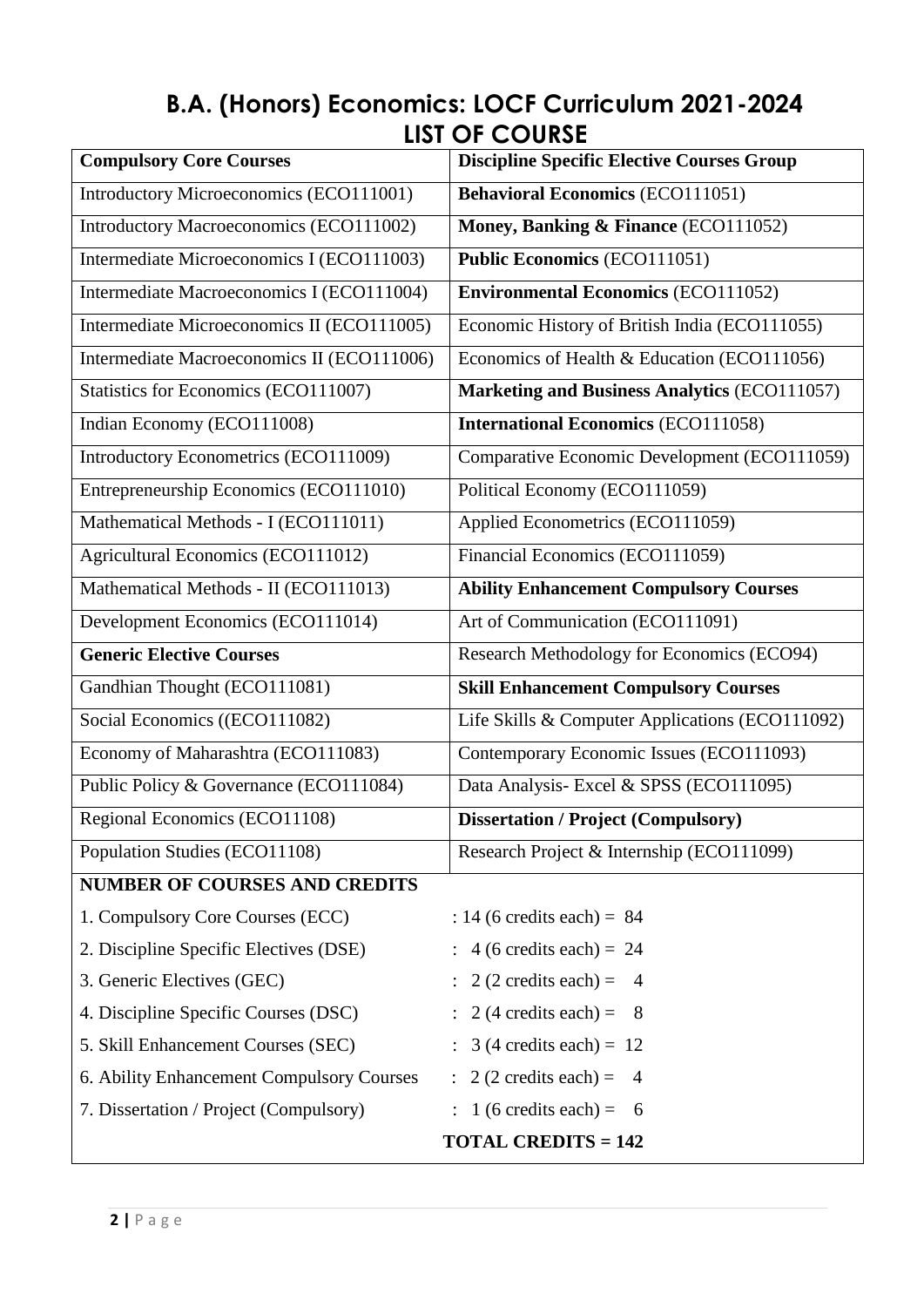# **B.A. (Honors) Economics: Curriculum 2021 – 2024 (With foundation of Business Analytics & IIT-GATE/IIT JAM etc. Tests)**

| <b>Types of</b><br><b>Courses</b> | <b>Corse Title</b>                                                    | <b>Course Code</b> | <b>Total</b><br><b>Marks</b> | <b>Total Marks</b><br><b>Theory Internal</b> | <b>Total</b><br><b>Credits</b> |                         |  |  |
|-----------------------------------|-----------------------------------------------------------------------|--------------------|------------------------------|----------------------------------------------|--------------------------------|-------------------------|--|--|
|                                   | <b>SEMESTER-I</b>                                                     |                    |                              |                                              |                                |                         |  |  |
| Core Course $-1$                  | <b>Introductory Microeconomics</b>                                    | ECO111001          | 100                          | 60                                           | 40                             | 6                       |  |  |
| Core Course $-2$                  | <b>Introductory Macroeconomics</b>                                    | ECO111002          | 100                          | 60                                           | 40                             | $\boldsymbol{6}$        |  |  |
| Disc. Specific                    | Any one from the list                                                 |                    | 100                          | 60                                           | 40                             | $\overline{\mathbf{4}}$ |  |  |
| Elective -1                       |                                                                       |                    |                              |                                              |                                |                         |  |  |
| <b>Ability Enhance -1</b>         | Art of Communication                                                  | ECO111091          | 50                           | 30                                           | 20                             | $\boldsymbol{2}$        |  |  |
| <b>SEMESTER - II</b>              |                                                                       |                    |                              |                                              |                                |                         |  |  |
| Core Course $-3$                  | Intermediate Microeconomics- I                                        | ECO112003          | <b>100</b>                   | 60                                           | 40                             | 6                       |  |  |
| Core Course $-4$                  | Intermediate Macroeconomics-II                                        | ECO112004          | 100                          | 60                                           | 40                             | 6                       |  |  |
|                                   | Life Skills & Computer                                                |                    |                              |                                              |                                |                         |  |  |
| Skill Enhance. -1                 | Applications (Excel & SPSS)                                           | ECO112092          | 100                          | 60                                           | 40                             | $\overline{\mathbf{4}}$ |  |  |
| Gen. Elective -1                  | Any one from the list                                                 |                    | 50                           | 30                                           | 20                             | $\boldsymbol{2}$        |  |  |
| <b>SEMESTER-III</b>               |                                                                       |                    |                              |                                              |                                |                         |  |  |
| Core Course $-5$                  | Intermediate Microeconomics-II<br>ECO121005<br>40<br><b>100</b><br>60 |                    |                              |                                              |                                |                         |  |  |
| Core Course $-6$                  | Intermediate Macroeconomics-II                                        | ECO121006          | 100                          | 60                                           | 40                             | 6<br>6                  |  |  |
| Core Course $-7$                  | <b>Statistical Methods for</b>                                        | ECO121007          | 100<br>60                    |                                              |                                | 6                       |  |  |
|                                   | Economics                                                             |                    |                              |                                              |                                |                         |  |  |
| Disc. Specific                    | Any one from the list                                                 |                    | 100                          | 60                                           | 40                             | $\overline{\mathbf{4}}$ |  |  |
| Elective - 2                      |                                                                       |                    |                              |                                              |                                |                         |  |  |
| Gen. Elective -2                  | Any one from the list                                                 | $-$                | 50                           | 30                                           | 20                             | $\overline{2}$          |  |  |
|                                   | <b>SEMESTER - IV</b>                                                  |                    |                              |                                              |                                |                         |  |  |
| Core Course $-8$                  | India Economy-I                                                       | ECO122008          | 100                          | 60                                           | 40                             | 6                       |  |  |
| Core Course $-9$                  | <b>Introductory Econometrics</b>                                      | ECO122009          | 100                          | 60                                           | 40                             | 6                       |  |  |
| Core Course $-10$                 | <b>Entrepreneurship Economics</b>                                     | ECO122010          | 100                          | 60                                           | 40                             | 6                       |  |  |
| Skill Enhance. - 2                | <b>Contemporary Economic Issues</b>                                   | ECO122093          | 100                          | 60                                           | 40                             | $\overline{\mathbf{4}}$ |  |  |
| <b>Ability Enhance.2</b>          | <b>Research Methodology</b>                                           | ECO122094          | 50                           | 30                                           | 20                             | $\overline{2}$          |  |  |
| <b>SEMESTER - V</b>               |                                                                       |                    |                              |                                              |                                |                         |  |  |
| Core Course - 11                  | Mathematical Methods for                                              | ECO131011          | 100                          | 60                                           | 40                             | 6                       |  |  |
|                                   | Economics Part-I                                                      |                    |                              |                                              |                                |                         |  |  |
| Core Course $-12$                 | Indian Economy - II                                                   | ECO131012          | 100                          | 60                                           | 40                             | 6                       |  |  |
| Skill Enhance. - 3                | Data Analysis (Excel & SPSS)                                          | ECO131095          | 100                          | 60                                           | 40                             | $\overline{\mathbf{4}}$ |  |  |
| Disc. Specific                    |                                                                       |                    |                              |                                              |                                |                         |  |  |
| Elective - 3                      | Any Two from the list                                                 | $\qquad \qquad -$  | 100                          | 60                                           | 40                             | 6                       |  |  |
| Disc. Specific                    |                                                                       |                    |                              |                                              |                                |                         |  |  |
| Elective - 4                      |                                                                       |                    | <b>100</b>                   | 60                                           | 40                             | 6                       |  |  |
|                                   | <b>SEMESTER - VI</b>                                                  |                    |                              |                                              |                                |                         |  |  |
| Core Course $-13$                 | <b>Development Economics</b>                                          | ECO132013          | <b>100</b>                   | 60                                           | 40                             | 6                       |  |  |
| Core Course $-14$                 | Mathematical Methods for                                              | ECO132014          | 100                          | 60                                           | 40                             | 6                       |  |  |
|                                   | Economics Part-I                                                      |                    |                              |                                              |                                |                         |  |  |
| Disc. Specific                    |                                                                       |                    | 100                          | 60                                           | 40                             | 6                       |  |  |
| Elective - 5                      | Any Two from the list                                                 |                    |                              |                                              |                                |                         |  |  |
| Disc. Specific                    |                                                                       |                    | <b>100</b>                   | 60                                           | 40                             | 6                       |  |  |
| Elective - 6                      |                                                                       |                    |                              |                                              |                                |                         |  |  |
| Dissertation /                    | <b>Dissertation /Research Project</b>                                 | ECO132099          | <b>100</b>                   | $- \, -$                                     | 100                            | 6                       |  |  |
| Project                           |                                                                       |                    |                              |                                              |                                |                         |  |  |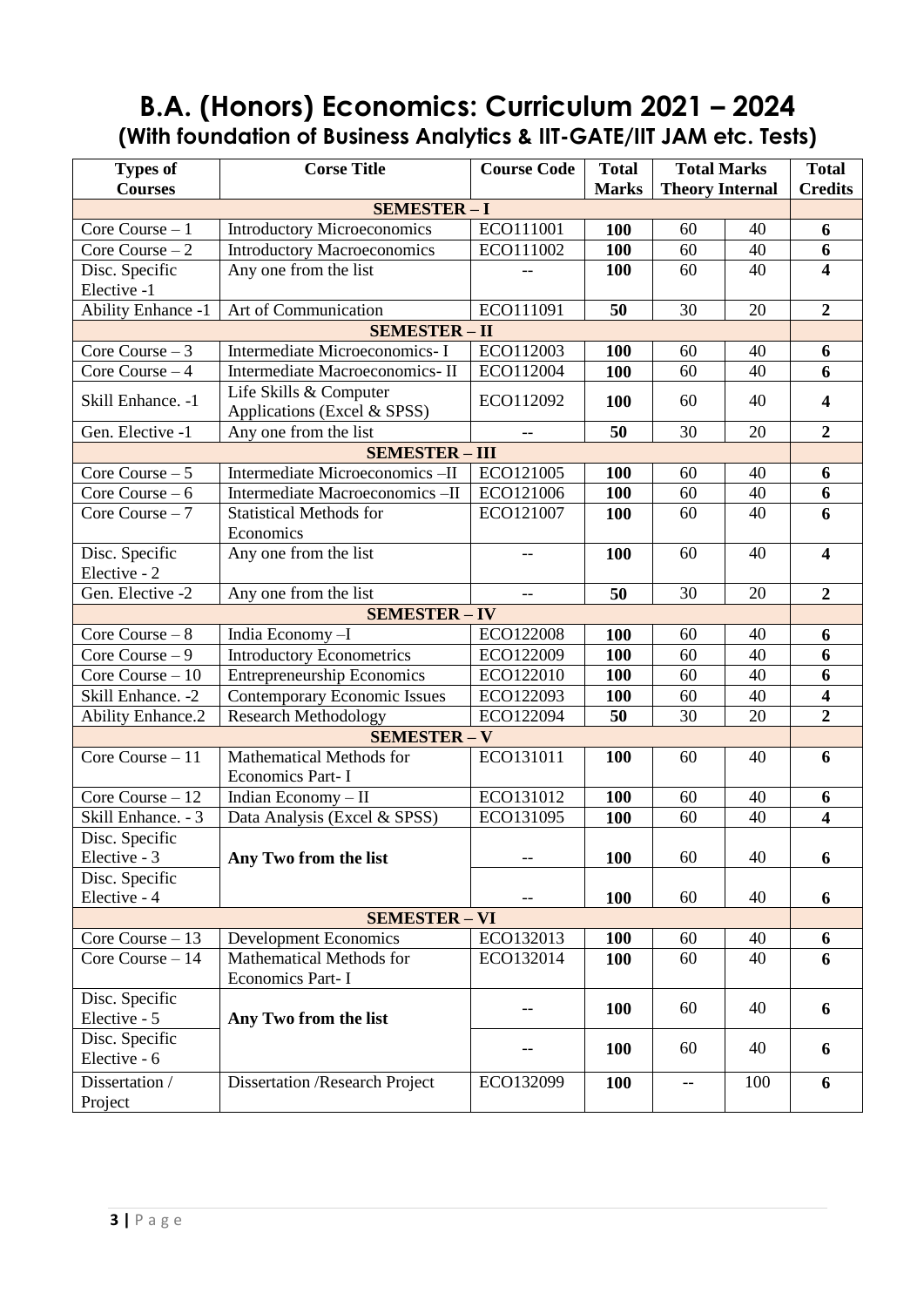### **1.1. Alignment with CBCS**

The B.A. (Hons) Economics Program is aligned with Choice Based Credit System (CBCS).

#### **1.2. Types of Courses**

The following types of courses are offered under CBCS:

#### 1. **Core Courses (CC)**.

A core course is a compulsory course. A student of Economics (Hons) has to take fourteen such Economics courses over six semesters.

#### 2. **Elective Courses (EC).**

An elective course is a course that is to be chosen from a specified set of courses. These courses are of two types.

#### **3. Discipline Specific Courses (DSC) and Discipline Specific Electives (DSE)**

These are two courses and electives that provide advanced undergraduate training in specialized areas of Economics. The Two Discipline Specific Courses are prescribed for Semester – I & Semester –IV. In addition Discipline Specific Electives are offered in the fifth and sixth semesters of the Honors Program out of which the students have to take two of such courses in V & VI Semesters.

#### 4. **Generic Electives (GE).**

These courses, in disciplines other than Economics, are intended to broaden the training of a student in the Economics (Hons) Program. A student of Economics will take one such course, offered by another department, in the Semesters II &III

#### 5. **Ability Enhancement Compulsory Course (AECC).**

Two such courses are to be taken, one in Semester I (Art of Communication, equivalent to MIL) and one in Semester III (Research Methodology).

#### 6. **Skill Enhancement Course (SEC).**

A student has to take three such courses in Semesters II, IV & V.

### **2. LEARNING OUTCOME-BASED APPROACH**

The B.A. (Hons) Economics Program provides a firm basis for much of the advanced thinking in the discipline of Economics. It provides the student with a logical paradigm for modelling and interpreting the behavior and interactions of households, firms, and government institutions.

The Program is consistent with global standards in the Economics discipline. It offers training that is comparable to that of an undergraduate student at the world's best universities.

### **3. GRADUATE ATTRIBUTES**

Upon completion of this Program, a student will have the necessary skills to understand and analyze in a logical manner all major economic phenomena.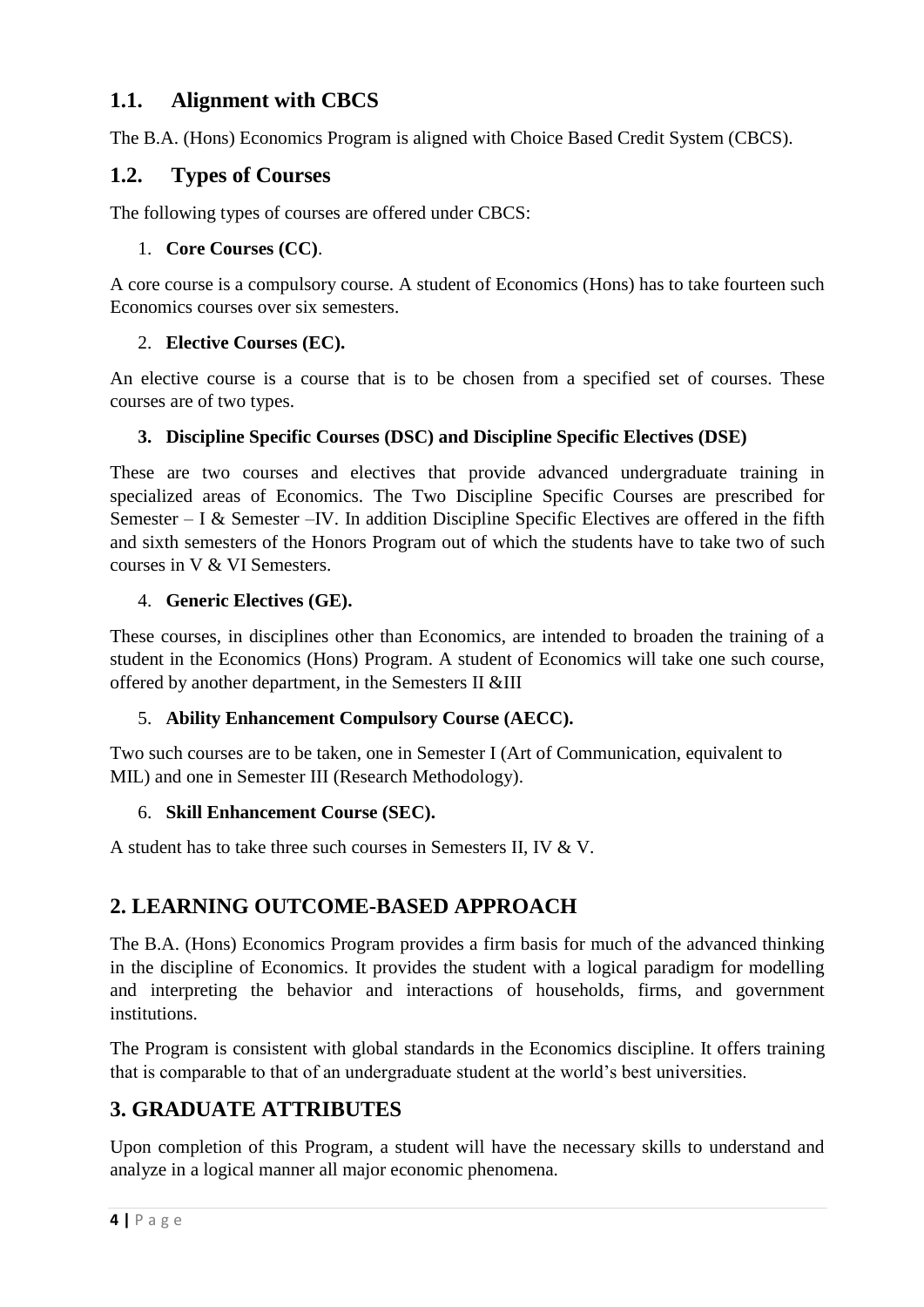A student will be able to analyze government policies and regulations, and demonstrate their significance. Knowing how an economy functions, and how decisions are made by consumers, producers, and regulators, the student will have the necessary skills to identify, analyse, and solve problems in a logical and efficient way. The Program provides the basic ingredients of economic theory and the opportunity to learn how to process and analyse economic data based on sound statistical principles, in order to arrive at economically meaningful conclusions.

### **4. QUALIFICATION DESCRIPTION**

This is Three Years (06 Semesters) Full Time Degree Program. Upon successfully completion of this Program, a student will be awarded the degree of B.A. (Honors) Economics.

### **5. PROGRAM OBJECTIVES**

#### **The Program aims to:**

- 1. Train students in basic economic theory;
- 2. Equip students with the mathematical and statistical techniques necessary for a proper understanding of the discipline;
- 3. Discuss real world economic issues and problems facing the country and the world;
- 4. Enable students to understand proper policy responses to economic problems;
- 5. Train students to collect primary data and learn sampling techniques;
- 6. Train students to use statistical and econometric methods to arrive at conclusions about the validity of economic theories;
- 7. Train students to learn the art of economic modeling.

### **7. PROGRAM LEARNING OUTCOMES STUDENTS WILL:**

- 1. Appraise principle, theories, laws and significance of assumptions in economics.
- 2. Explain the dynamics of market mechanism and functioning of economy.
- 3. Know the mathematical and statistical techniques necessary for economic research;
- 4. Analyse the real economic issues and problems of the country and rest of the world;
- 5. Apply scientific methods, techniques and statistical tools for investigation of economic problems.

### **7. TEACHING LEARNING PROCESS**

Teaching and learning in this Program involves classroom lectures as well tutorials. The tutorials allow a closer interaction between the students and the teacher as each student gets individual attention. In tutorials, the teacher can keep track of each student's progress and address her/his individual difficulties. Written assignments and projects submitted by students as part of the course are also discussed in tutorials. Some courses also have a laboratory component and some require the students to undertake an independent research project and submit a written report at the end of the project. Research projects will encourage independent thinking among students and prepare them to carry out research on their own after completion of the degree. Students will be assigned regular home assignments and will be tested periodically through quizzes and class tests to ensure that they have properly learnt the course material.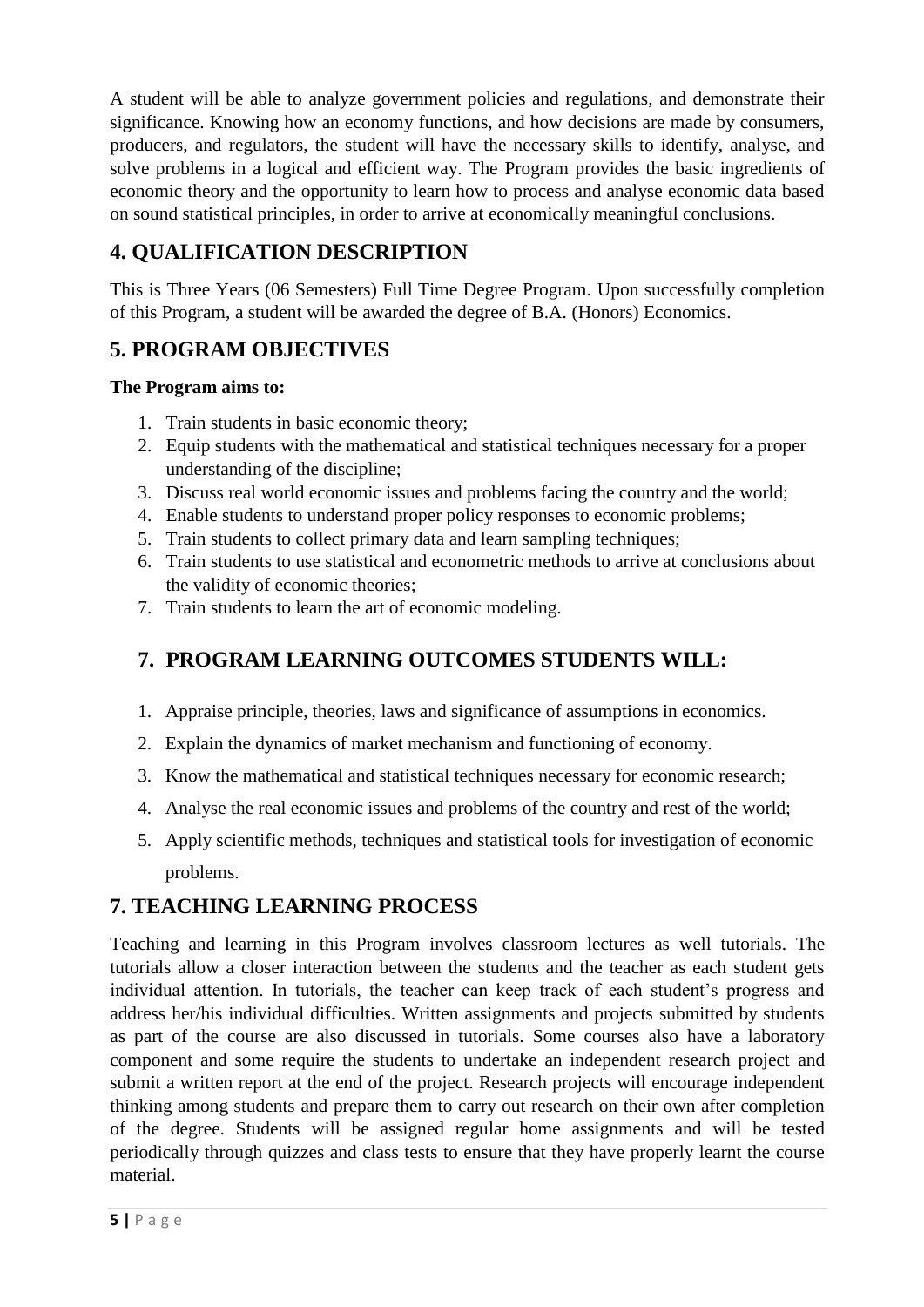### **8. ASSESSMENT METHODS / EVALUATION SCHEME**

Assessment methods and evaluation schemes will be as per MGM University norms. Maximum marks for each theory paper will be 100. The break-up of marks is as follows:

- 1. 40 marks for internal assessment.
- 2. 60 marks for the final examination conducted by the University at the end of each semester.
- 3. Practical papers will also follow the evaluation scheme as decided by MGM University.

#### **Internship**

A student has to undergo a compulsorily summer / winter internship for a minimum period of one month.

In addition, the student is permitted to register for undertaking case study or project work under the supervision of a faculty of the Institute and carry out the project for minimum with final dissertation report.

In both the cases, the internship report in the prescribed format, duly certified by the faculty incharge shall be submitted to the HoD. The evaluation will be done through presentation and viva – voce with due weightage and credits as defined in the respective curriculum.

#### **Flexibility in Assessment**

The respective Departments under the approval of the Department Exam Committee (DEC) may decide the mode of assessment, based on the course requirements.

#### **Procedures for Course Repetition**

If a student is detained in any semester for shortage of attendance (under "DE" Category), he/she shall re-register in the subsequent academic year, by paying the requisite fee for the semester in which he/she was detained and gain required attendance to become eligible to appear for the end semester examination.

#### **Maximum Duration of the Program**

A student may complete the program at a slower pace than the regular pace, but in any case in not more than 5 years for Liberal Arts / Applied Science, and not more than 4 years for lateral entry students (as applicable) excluding the semesters withdrawn.

A student completing the degree program in the extended period will not be eligible for Institute ranking.

#### **Temporary withdrawal from the Program**

a. A student is permitted to take a break, up to a maximum of 2 semesters, during the entire program to clear the backlog of arrears.

b. A student may be permitted by the Vice- Chancellor to withdraw from the entire program for a maximum of two semesters for reasons of ill health, Start – up venture or other valid reasons as recommended by a committee consisting of Head of Department, Dean of School, Dean (Academic) and Dean (Student Affairs).

#### **Declaration of results**

A student shall secure the minimum marks as prescribed in all categories of courses in all the semesters to secure a pass in that course.

#### **Supplementary Examinations:**

As per guidelines and rule of MGM University, Aurangabad.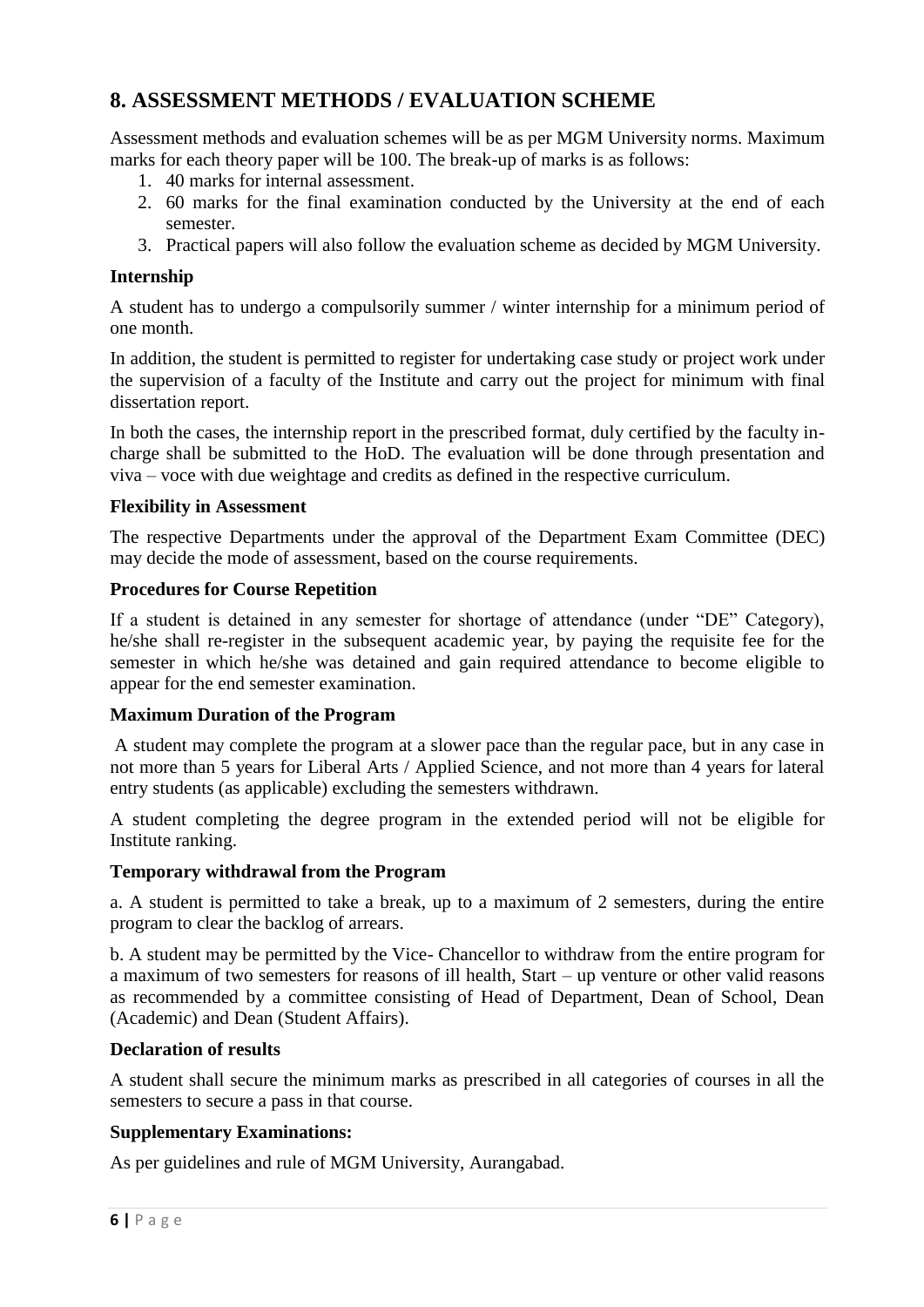#### **Semester Abroad Program:**

Students who are allowed to undergo internship or Training in Industries in India or abroad during their course work or attend any National / International Institute under semester abroad program (SAP) up to a maximum of 2 semesters will be granted credit equivalence for the Course Work/project work done by them in the Industry /Foreign Institute as per the recommendations of the credit transfer committee.

#### **Grading:**

| Level        | Outsta-    | Excep- | Excell- | <b>Very</b> | Good   | Fair   | Ave-  | <b>Below</b>  | Pass | Fail           | Abs |
|--------------|------------|--------|---------|-------------|--------|--------|-------|---------------|------|----------------|-----|
|              | nding      | tional | ent     | Good        |        |        | rage  | Avg.          |      |                | ent |
| Letter       | O          | $A++$  | A+      | A           | $B+$   | B      | $C+$  | $\mathcal{C}$ | D    | F              | Ab  |
| Grade        |            |        |         |             |        |        |       |               |      |                |     |
| Grade        | 10         | 8.99   | 7.99    | 6.99        | 5.99   | 5.49   | 4.99  | 4.49          | 04   | $\overline{0}$ | 0   |
| Points       |            |        |         |             |        |        |       |               |      |                |     |
| $%$ of       | $90 - 100$ | $80 -$ | $70 -$  | $60 -$      | $55 -$ | $50 -$ | 45    | $40 -$        | 40   | $00 -$         | 00  |
| <b>Marks</b> |            | 89.99  | 79.99   | 69.99       | 59.99  | 54.99  | 49.99 | 44.99         |      | 39.99          |     |

A grading system as shown below will be followed.

#### **GPA and CGPA**

GPA is the ratio of the sum of the product of the number of credits Ci of course "i "and the grade points Pi earned for that course taken over all courses "i" registered and successfully completed by the student to the sum of Ci for all "i". That is,

$$
GPA = \frac{\sum Ci Pi}{\sum i Ci}
$$

CGPA will be calculated in a similar manner, in any semester, considering all the courses enrolled from the first semester onwards.

The Grade card will not include the computation of GPA and CGPA for courses with letter grade "U" until those grades are converted to the regular grades. A course successfully completed cannot be repeated.

#### **Transfer of credits**

Within the broad framework of these regulations, the Academic Council, based on the recommendation of the Credit Transfer Committee so constituted may permit students to earn part of the credit requirement in other approved Universities of repute & status in the India or abroad.

The Academic Council may also approve admission of students who have completed a portion of course work in another approved Institute of repute under lateral entry, based on the recommendation of the credit transfer committee on a case-to-case basis.

#### **Admission norms for working Professionals**

Separate admission guidelines are available for working / experienced professionals for candidates with the industrial / research experience who desire to upgrade their qualification as per recommendation of Credit Transfer Committee.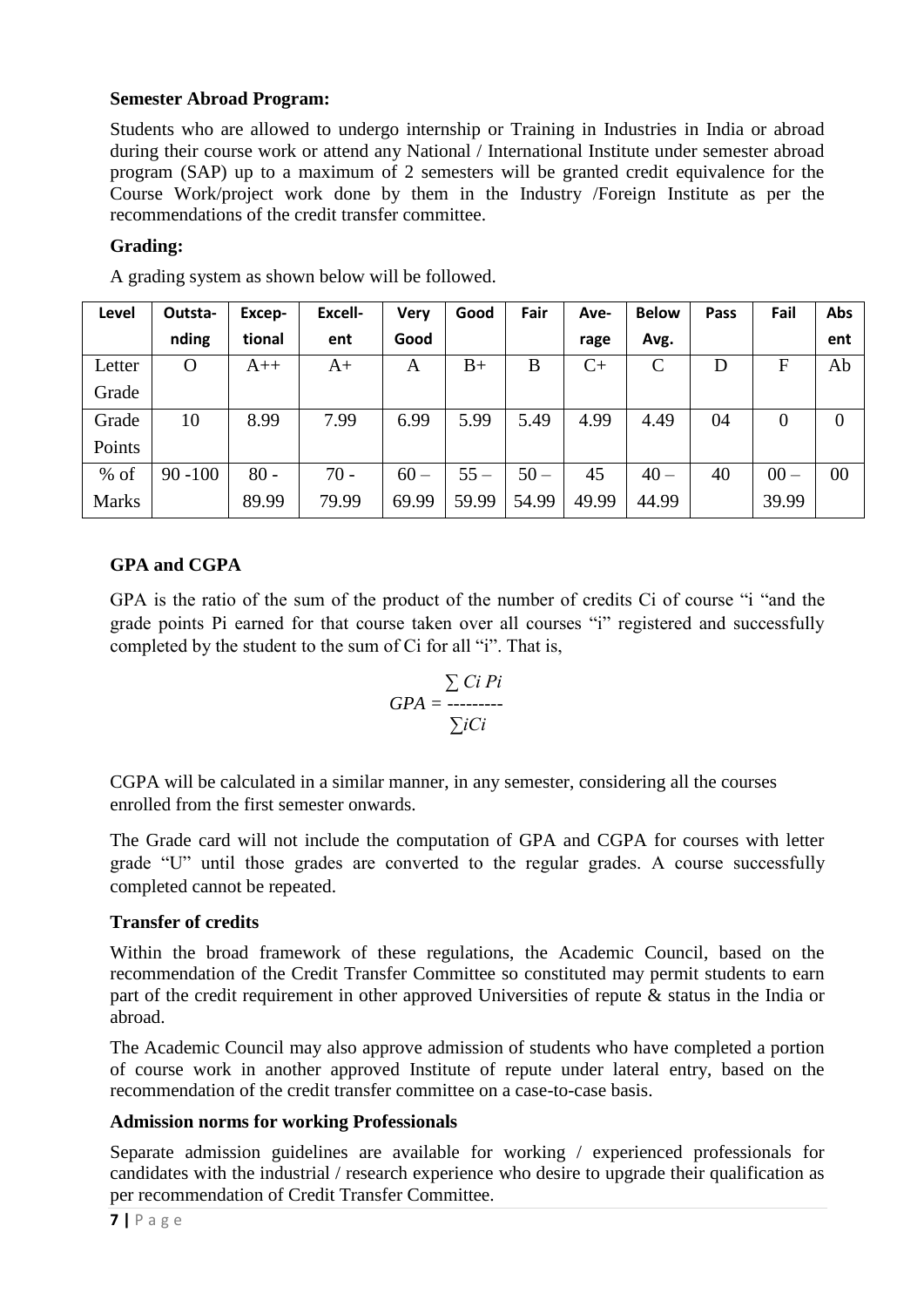# **DETAILED SYLLABUS: B.A.(HONS) ECONOMICS Introductory Microeconomics: Core Course: Credit - 6**

#### **Course Objective**:

To expose the students to the basic principles of microeconomic theory. The emphasis will be on thinking like an economist and the course will illustrate how microeconomic concepts can be applied to analyze real-life situations.

#### **Learning Objectives**

- 1. To know the basic principles of microeconomic theory.
- 2. To discuss how to think like an economist.
- 3. To explore the subject matter of economics and economic problem.
- 4. To discuss the concepts of market, competition and explain how market works.
- 5. To describe various aspects of consumer behaviour and economic decision making.
- 6. To know market structure, competition and interpret firms behaviour.

#### **Unit 1 : Exploring the subject matter of Economics**

Why study economics? Scope and method of economics; the economic problem: scarcity and choice; the question of what to produce, how to produce and how to distribute output; science of economics; the basic competitive model; prices, property rights and profits; incentives and information; rationing; opportunity sets; economic systems; reading and working with graphs.

#### **Unit 2 Supply and Demand: How Markets Work, Markets and Welfare:**

Markets and competition; determinants of individual demand/supply; demand/supply schedule and demand/supply curve; market versus individual demand/supply; shifts in the demand/supply curve, demand and supply together; how prices allocate resources; elasticity and its application; controls on prices; taxes and the costs of taxation; consumer surplus; producer surplus and the efficiency of the markets.

#### **Unit 3 The Households - The consumption decision** –

The consumption decision - budget constraint, consumption and income/price changes, demand for all other goods and price changes; description of preferences (representing preferences with indifference curves); properties of indifference curves; consumer 's optimum choice; income and substitution effects; labour supply and savings decision - choice between leisure and consumption.

#### **Unit 4 The firm and perfect market structure**

Behavior of profit maximizing firms and the production process; short run costs and output decisions; costs and output in the long run.

#### **Unit 5 Imperfect Market Structure**

Monopoly and anti-trust policy; government policies towards competition; imperfect competition.

#### **Unit 6 Input Markets**

Labor and land markets: basic concepts (derived demand, productivity of an input, marginal productivity of labour, marginal revenue product); demand for labour; input demand curves; shifts in input demand curves; competitive labour markets; and labour markets and public policy.

- 1. Karl E. Case and Ray C. Fair, Principles of Economics, Pearson Education Inc., 8th Ed. 2007.
- 2. N. G. Mankiew, Economics: Principles and Applications, India edition by South Western, 2007.
- 3. H.L. Ahuja, Principles of Microeconomic, S. Chand & Co. Pvt. Ltd.  $(22<sup>nd</sup> Edition)$ .
- 4. Jain T.R., Ohri V.K & B.D. Majhi, Principles of Microeconomics, VK Global Publications, New Delhi.
- 5. Robert Pindyck & Daniel Rubinfield, Microeconomics, Pearson Indian Education Services Pvt. Ltd.  $(8^{th}$  Ed. 2020)
- 6. Bernheim, B., Whinston, M. (2009). Microeconomics. Tata McGraw-Hill, New Delhi.
- 7. Dwivedi D.N. (2019), Microeconomics-Theory & Applications, Vikas Publishing, Noida (UP).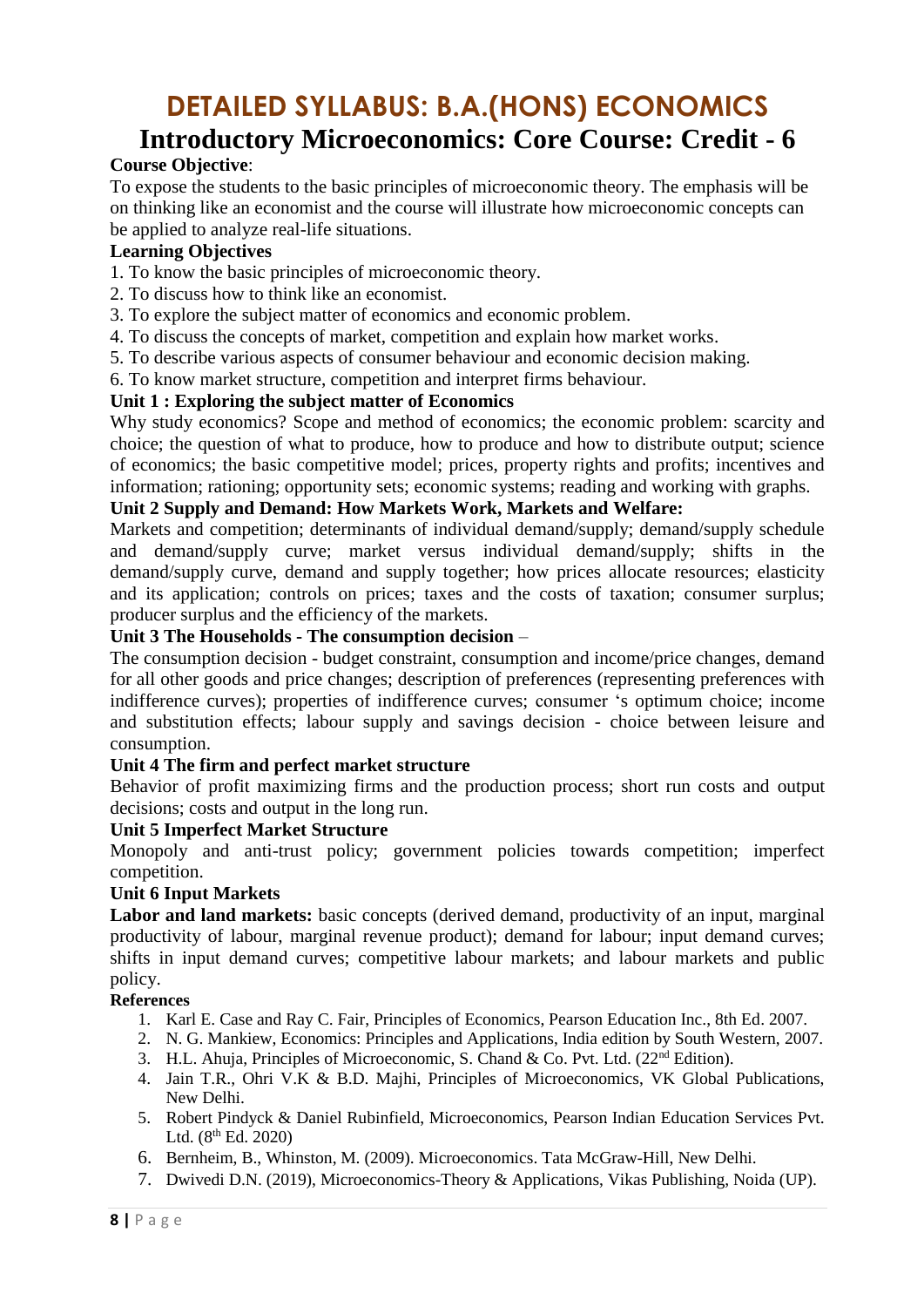# **Introductory Macroeconomics: Core Course: Credit - 6**

#### **Course Objective**

- 1. To introduces students the basic concepts of Macroeconomics. Macroeconomics deals with the aggregate economy.
- 2. To make students introduces students to simple analytical frameworks (e.g. IS-LM model) for determination of equilibrium output.

#### **Learning Objectives**

1. To know the psychological aspects of economic decision making and consumer behaviour.

2. To discuss about social psychology and its impact on economic behaviour and decision making.

3. To explain how behavioural economics create impact on public policy.

#### **Unit 1 Introduction to macroeconomics and national income accounting:**

Basic issues studied in macroeconomics: Measurement of gross domestic product; income, expenditure and the circular flow; real versus nominal GDP; price indices; national income accounting for an open economy; balance of payments: current and capital accounts

#### **Unit 2 Money:**

Functions of money; quantity theory of money; determination of money supply and demand; credit creation; tools of monetary policy

#### **Unit 3 Inflation:**

Inflation and its social costs; hyperinflation

#### **Unit 4 The closed economy in the short run**:

Classical and Keynesian systems; simple Keynesian model of income determination; IS-LM model; fiscal and monetary multipliers

- 1. Blanchard, O. (2018). Macroeconomics, 7th ed. Pearson Education.
- 2. Dornbusch, R., Fischer, S., Startz, R. (2018). Macroeconomics, 12th ed. McGraw-Hill.
- 3. Mankiw, N. (2016). Macroeconomics, 9th ed. Worth Publishers. Jones, C. (2016)
- 4. Jain T.R., Ohri V.K & B.D. Majhi (2019-20), Principles of Macroeconomics, VK Global Publications, New Delhi.
- 5. Chaturvedi D., Mittal A. & Singh B. (2017), Introductory Macroeconomics, Kitab Mahal, Allahabad.
- 6. Dwivedi D.N. (2013), Macroeconomics Theory and Policy, McGraw Hill Edu. India Pvt. Ltd. New Delhi.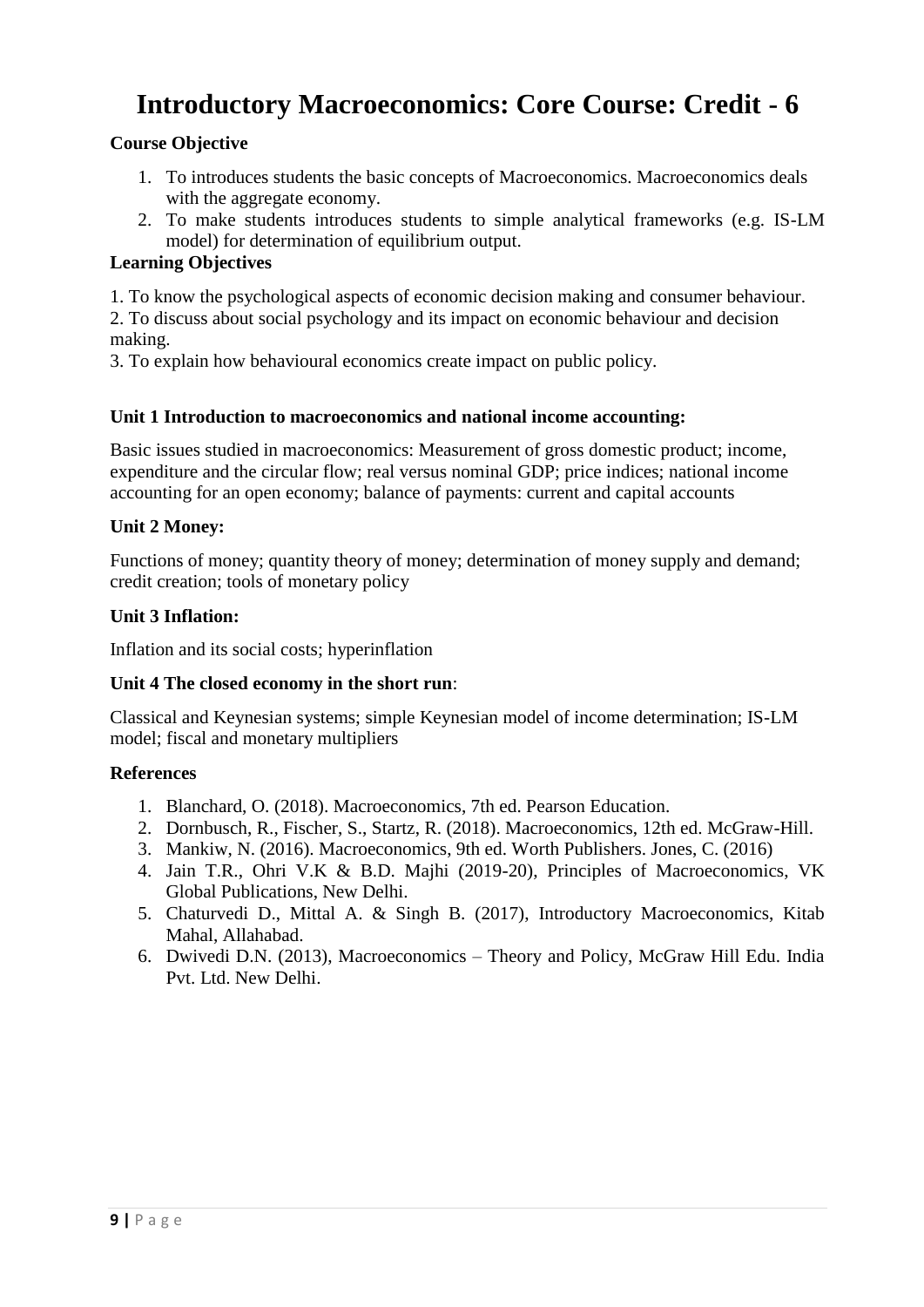## **Intermediate Microeconomics I : Core Course : Credit – 6**

#### **Course Objective**

To provide a sound training in microeconomic theory to formally analyze the behavior of individual agents. Since students are already familiar with the quantitative techniques in the previous semesters, mathematical tools are used to facilitate understanding of the basic concepts. This course looks at the behavior of the consumer and the producer and also covers the behavior of a competitive firm.

#### **Unit 1 Consumer theory:**

Preference; utility; budget constraint; choice; demand; Slutsky equation; buying and selling; choice under risk and intertemporal choice; revealed preference

#### **Unit 2 Production, costs and perfect competition**

Technology; isoquants; production with one and more variable inputs; returns to scale; short run and long run costs; cost curves in the short run and long run; review of perfect competition **References** 

- 1. Hal R. Varian, Intermediate Microeconomics, a Modern Approach, W.W. Norton and Company/Affiliated East-West Press (India), 8th edition, 2010.
- 2. Bernheim, B.&Whinston, M. (2009). Microeconomics. Tata McGraw- Hill.
- 3. C. Snyder and W. Nicholson, Fundamentals of Microeconomics, Cengage Learning (2010).
- 4. Robert Pindyck & Daniel Rubinfield, Microeconomics, Pearson Indian Education Services Pvt. Ltd. (8th Ed. 2020)

5. Dwivedi D.N. (2019), Microeconomics-Theory & Applications, Vikas Publishing, Noida (UP). \*\*\*\*\*\*\*

### **Intermediate Microeconomics - II : Core Course : Credit – 6**

#### **Course Objective:**

- 1. The emphasis will be on giving conceptual clarity to the student coupled with the use of mathematical tools and reasoning.
- 2. It covers general equilibrium and welfare, imperfect markets and topics under information economics.

#### **Unit 1 General equilibrium, efficiency and welfare**

Equilibrium and efficiency under pure exchange and production; overall efficiency and welfare economics

#### **Unit 2 Market structure and game theory**

Monopoly; pricing with market power; price discrimination; peak-load pricing; two-part tariff; monopolistic competition and oligopoly; game theory and competitive strategy

#### **Unit 3 Market failure**

Externalities; public goods and markets with asymmetric information **References:**

- 1. Hal R. Varian, Intermediate Microeconomics, a Modern Approach, 8th edition, W.W. Norton and Company/Affiliated East-West Press (India), 2010.
- 2. Osborne, M. (2004). An introduction to game theory. Oxford University Press.
- 3. Snyder, C., Nicholson, W. (2010). Fundamentals of microeconomics. Cengage Learning.
- 4. Robert Pindyck & Daniel Rubinfield, Microeconomics, Pearson Indian Education Services Pvt. Ltd. (8th Ed. 2020)
- 5. Bernheim, B., Whinston, M. (2009). Microeconomics. Tata McGraw-Hill, New Delhi.
- 6. Dwivedi D.N. (2019), Microeconomics-Theory & Applications, Vikas Publishing, Noida (UP).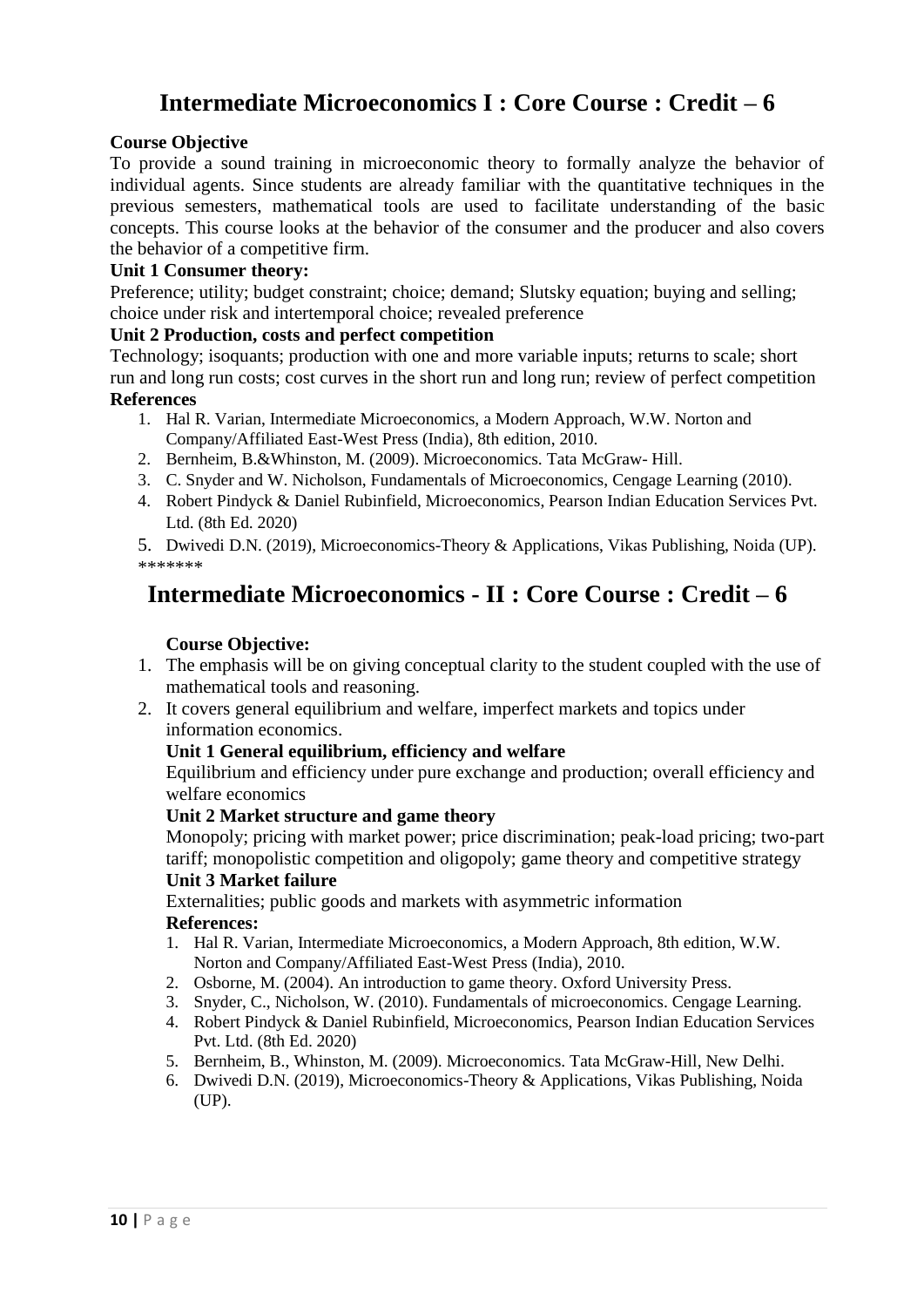# **Intermediate Macroeconomics - I : Core Course : Credit – 6**

#### **Course Objective:**

- 1. To introduces the students about the formal modeling of the macro economy in terms of analytical tools.
- 2. To discusses various alternative theories of output and employment determination in a closed economy in the short run as well as medium run, and the role of policy in this context.
- 3. To introduces the students about various micro-founded theories of macro behavior, e.g., consumption and investment behavior of households and the demand for money generated in the household sector.

#### **Unit 1 The labor market**

Wage determination; wages, prices and employment; natural rate of unemployment; from employment to output

#### **Unit 2 Aggregate demand and aggregate supply curves**

Derivation of aggregate demand and aggregate and supply curves; interaction of aggregate demand and supply to determine equilibrium output, price level and employment

#### **Unit 3 Inflation, unemployment and expectations**

Phillips curve; adaptive and rational expectations; policy ineffectiveness debate

#### **Unit 4 Microeconomic foundations Consumption:**

Keynesian consumption function; Fisher's theory of optimal intertemporal choice; lifecycle and permanent income hypotheses; rational expectations and random walk of consumption expenditure

Investment: determinants of business fixed investment; residential investment and inventory investment, Demand for money

#### **References:**

- 1. Blanchard, O. (2018). Macroeconomics, 7th ed. Pearson Education.
- 2. Dornbusch, R., Fischer, S., Startz, R. (2018). Macroeconomics, 12th ed. McGraw-Hill.
- 3. Mankiw, N. (2016). Macroeconomics, 9th ed. Worth Publishers.
- 4. Jones, C. (2016). Macroeconomics, 4th ed. W. W. Norton.
- 5. Branson, W. (2013). Macroeconomics: Theory and policy, 3rd ed, East West Press.

#### **Further Readings**

- 1. Abel, A., Bernanke, B. (2016). Macroeconomics, 9th ed. Pearson Education.
- 2. Errol D'Souza, Macroeconomics, Pearson Education, 2009
- 3. Paul R. Krugman, Maurice Obstfeld and Marc Melitz, International Economics, Pearson Education Asia, 9th edition, 2012.
- 4. Dwivedi D.N. (2013), Macroeconomics Theory and Policy, McGraw Hill Edu. India Pvt. Ltd. New Delhi.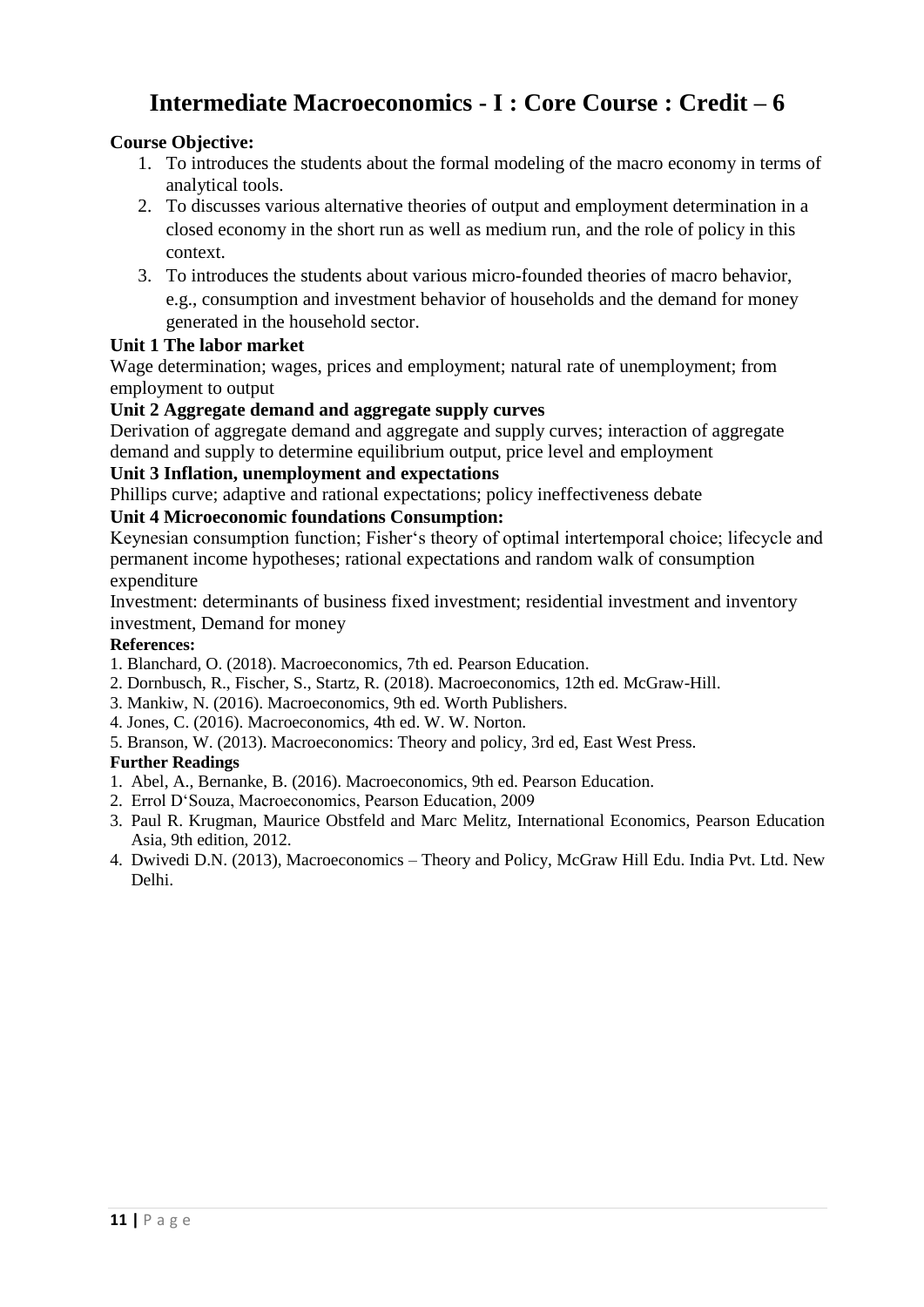# **Intermediate Macroeconomics II : Core Course : Credit – 6**

#### **Course Objective**:

- 1. Students are introduced to long run issues like growth, technical progress, and economics of ideas, R&D, innovation and knowledge creation.
- 2. To provides insights into modern business cycle analysis.
- 3. Finally it introduces students to open economy macro issues. At the end, it provides a long run perspective to policy-making by framing policies in a dynamic context.

#### **Unit 1 Economic growth**

Harrod-Domar model; Solow model; Golden rule, technological progress, economics of ideas, engines of growth, modern theories of endogenous growth

#### **Unit 2 Business cycles**

Real business cycle theory; new Keynesian models of sticky prices

#### **Unit 3 Open economy models**

Short-run open economy models; Mundell-Fleming model; exchange rate determination; purchasing power parity; asset market approach; Dornbusch's overshooting model; monetary approach to balance of payments; international financial markets

#### **Unit 4 Fiscal and monetary policy**

Active or passive; monetary policy objectives and targets; rules versus discretion: time consistency; the government budget constraint; government debt and Ricardian equivalence

#### **References:**

- 1. Blanchard, O. (2018). Macroeconomics, 7th ed. Pearson Education.
- 2. Dornbusch, R., Fischer, S., Startz, R. (2018). Macroeconomics, 12th ed. McGraw-Hill.
- 3. N. Gregory Mankiw. Macroeconomics, Worth Publishers, 9th edition, 2016.
- 4. Abel, A., Bernanke, B. (2016). Macroeconomics, 9th ed. Pearson Education.
- 5. Branson, W. (2013). Macroeconomics: Theory and policy, 3rd ed, East West Press.

#### **Further Readings**

- 1. Jones, C. (2016). Macroeconomics, 4th ed. W. W. Norton.
- 2. Errol. D'Souza, Macroeconomics, Pearson Education, 2009.
- 3. Robert J. Gordon, Macroeconomics, Prentice-Hall India Limited, 2011.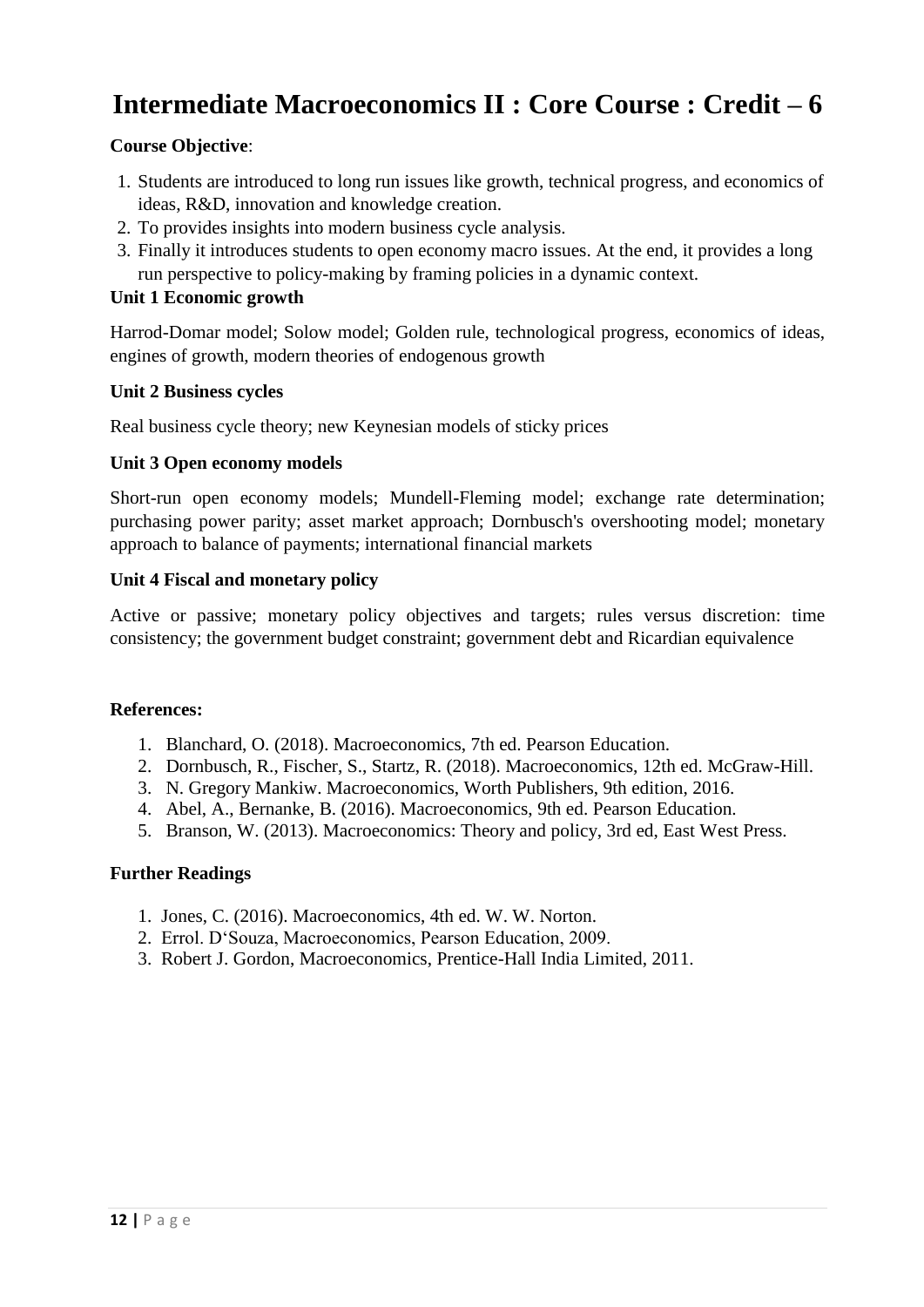# **Statistical Methods for Economics: Core Course : Credit – 6**

#### **Course Objective**

- 1. To teach students the basics of probability theory and statistical inference. It sets a necessary foundation for the econometrics courses within the Honors Program.
- 2. To make students familiar with probability theory also be valuable for courses in advanced microeconomic theory.

#### **Unit 1 Introduction and overview:**

The distinction between populations and samples and between population parameters and sample statistics

#### **Unit 2 Elementary probability theory**

Sample spaces and events; probability axioms and properties; counting techniques; conditional probability and Bayes' rule; independence

#### **Unit 3 Random variables and probability distributions**

Defining random variables; probability distributions; expected values and functions of random variables; properties of commonly used discrete and continuous distributions (uniform, binomial, exponential, Poisson, hypergeometric and Normal random variables)

#### **Unit 4 Random sampling and jointly distributed random variables**

Density and distribution functions for jointly distributed random variables; computing expected values of jointly distributed random variables; covariance and correlation coefficients

#### **Unit 5 Point and interval estimation**

Estimation of population parameters using methods of moments and maximum likelihood procedures; properties of estimators; confidence intervals for population parameters

#### **Unit 6 Hypothesis testing**

Defining statistical hypotheses; distributions of test statistics; testing hypotheses related to population parameters; Type I and Type II errors; power of a test; tests for comparing parameters from two samples

- 1. Devore, J. (2012). Probability and statistics for engineers, 8th ed. Cengage Learning.
- 2. Richard J. Larsen and Morris L. Marx, An Introduction to Mathematical Statistics Prentice Hall (2011) .
- 3. Miller, I., Miller, M. (2017). J. Freund's mathematical statistics with applications, 8th ed. Pearson.
- 4. Gupta S. P. (2017), Elementary Statistical Methods, Sultan Chand & Sons, New Delhi.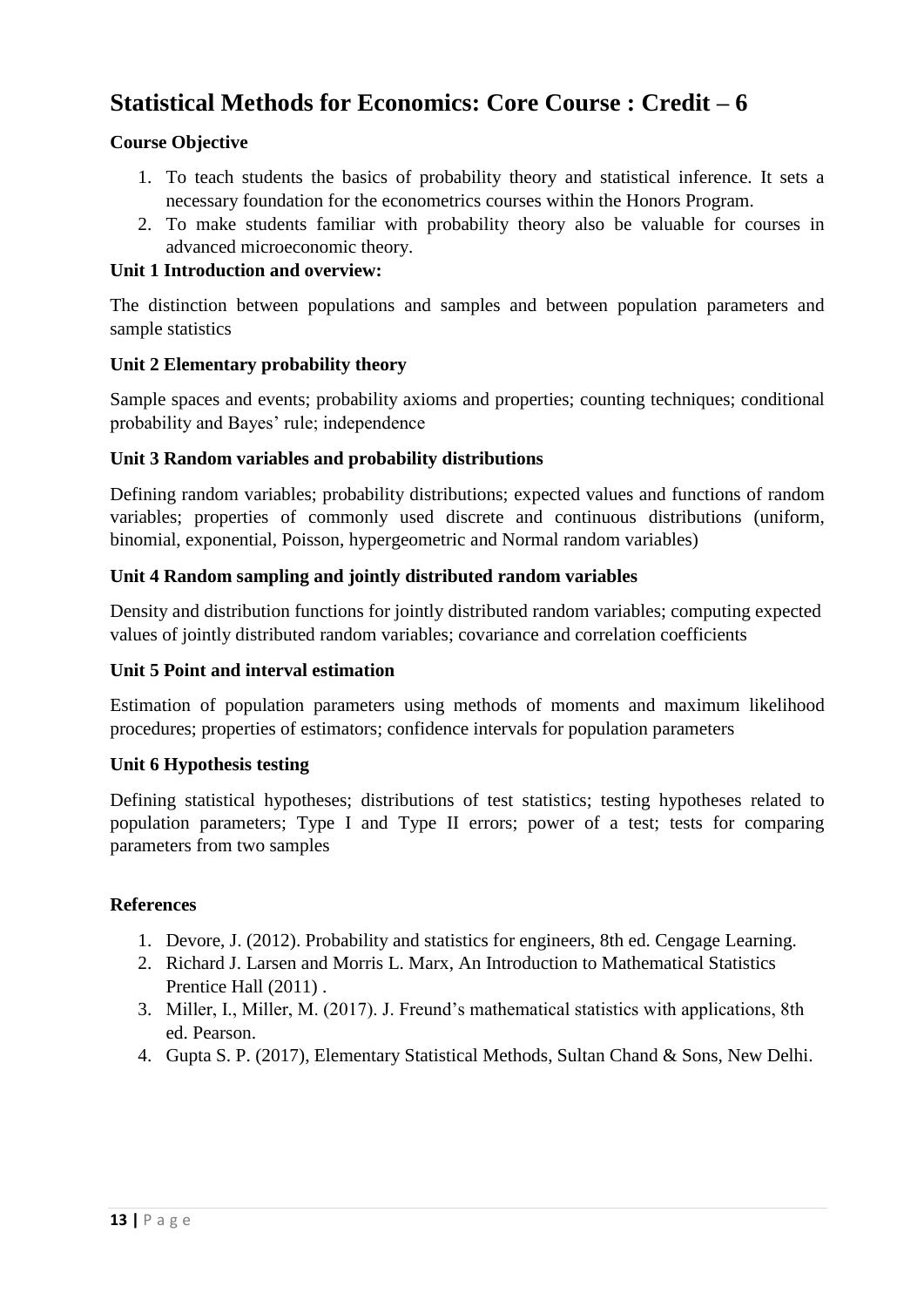# **Introductory Econometrics: Core Course - Credit – 06**

#### **Course Objective**

- 1. This course introduces students to the econometric methods used to conduct empirical analysis in Economics.
- 2. The course is designed to provide the students with the basic quantitative techniques needed to undertake applied research projects.
- 3. It also provides the base for more advanced optional courses in econometrics.

#### **Unit 1: Introduction:**

Nature and scope of econometrics.

#### **Unit 2 Simple linear regression model:**

Two variable case Ordinary least squares estimation of a linear model; properties of estimators; goodness of fit; testing of hypotheses; scaling and units of measurement; confidence intervals; the Gauss Markov theorem; forecasting and prediction

#### **Unit 3 Multiple linear regression model**

Extension of the single explanatory variable case to a multivariate setting; introducing nonlinearities through functions of explanatory variables

#### **Unit 4 Violations of classical assumptions:**

Consequences, detection and remedies Multicollinearity; heteroscedasticity; serial correlation

#### **Unit 5 Specification Analysis:**

Omission of a relevant variable; inclusion of irrelevant variable; specification tests

- 1. Dougherty, C. (2011). Introduction to econometrics, 4th ed. Oxford University Press.
- 2. Gujarati D.N., Dawn C. Porter &SangeethaGunasekar (2012), Basic Econometrics, McGraw Hill Education India Pvt. Ltd.,
- 3. Gujarati, D., Porter, D. (2010). Essentials of econometrics, 4th ed. McGraw Hill.
- 4. Kmenta, J. (2008). Elements of econometrics. Khosla Publishing House.
- 5. Maddala, G., Lahiri, K. (2009). Introduction to econometrics, 4th ed. Wiley.
- 6. Wooldridge, J. (2014). Introduction to econometrics: A modern approach, 5th ed. Cengage Learning.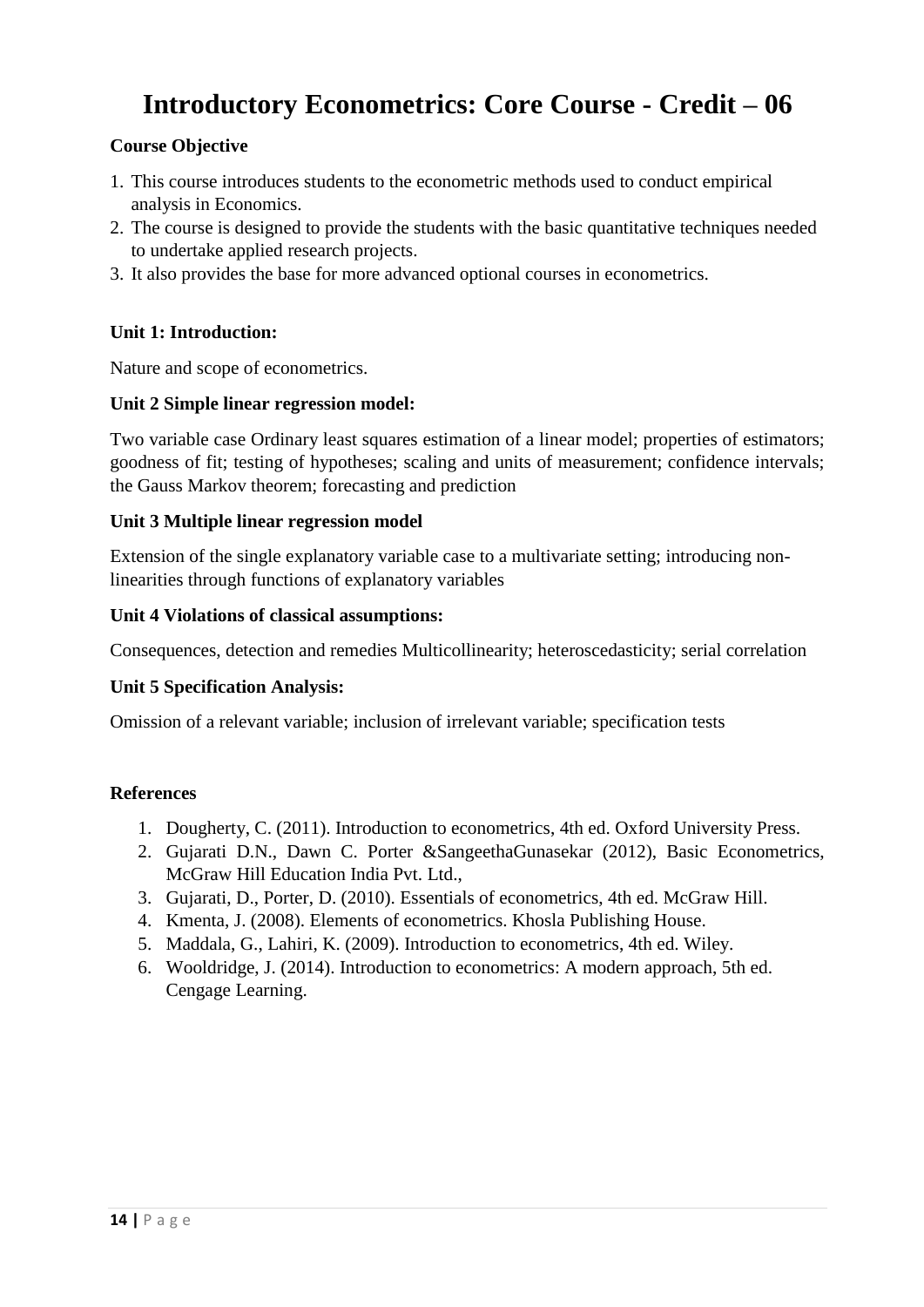# **Indian Economy I : Core Course : Credit – 6**

#### **Course Objective**

- 1. To reviews major trends in economic indicators and policy debates in India in the post-Independence period, with particular emphasis on paradigm shifts and turning points.
- **Unit 1** : Economic development since independence 1950 1990; 1991 2020.

**Unit 2 Human Capital:** Demography, health and education, Population and Development.

**Unit 3 Growth and Distribution:** Poverty, inequality, unemployment and policy interventions

**Unit 4 :**International comparisons with USA economy – 1950- 2020

**Unit 5 :**Policies and performance in industry and services

#### **References**:

Given the topical nature of this course, some readings will change from year to year.

- 1. Balakrishnan, P. (2007). The recovery of India: Economic growth in the Nehru era. Economic and Political Weekly, 42(45-46), 52-66.
- 2. Bardhan, P. (2012). Awakening giants, feet of clay: Assessing the economic rise of China and India. Princeton University Press.
- 3. Basu, K., Maertens, A. (2007). The pattern and causes of economic growth in India. Oxford Review of Economic Policy, 23, 143-167.
- 4. Bhagwati, J., Panagariya, A. (2012). India's tryst with destiny, Collins Business.
- 5. Centre for Sustainable Employment. (2018). State of working India 2018. Azim Premji University.
- 6. Desai, S. (2015). Demographic deposit, dividend and debt. The Indian Journal of Labour Economics, 58, 217-232.
- 7. Dreze, J., Khera, R. (2017). Recent social security initiatives in India, World Development, 98, 555-572.
- 8. Dreze, J., Sen, A. (2013). India: An uncertain glory. Allen Lane.
- 9. Joshi, V. (2016). India's long road: The search for prosperity. Allen Lane.
- 10. Meenakshi, J. (2016). Trends and patterns in the triple burden of malnutrition in India. Agricultural Economics, 47, 115-134.
- 11. Ministry of Finance. (2016). Universal basic income: A conversation with and within the mahatma. Chapter 9 in Economic Survey, 172-212.
- 12. Panagariya, A., Mukim, M. (2014). A comprehensive analysis of poverty in India. Asian Development Review, 31, 1-52.
- 13. Rangarajan Committee. (2014). Report of the expert group to review the methodology for measurement of poverty. Government of India.
- 14. Mishra &Puri (2015), Indian Economy, Himalay Publishing House, Mumbai.
- 15. Gaurav Datta &AshwiniMahajan (2015), Datt&Sundaram Indian Economy, S. Chand and Co. Ltd., New Delhi.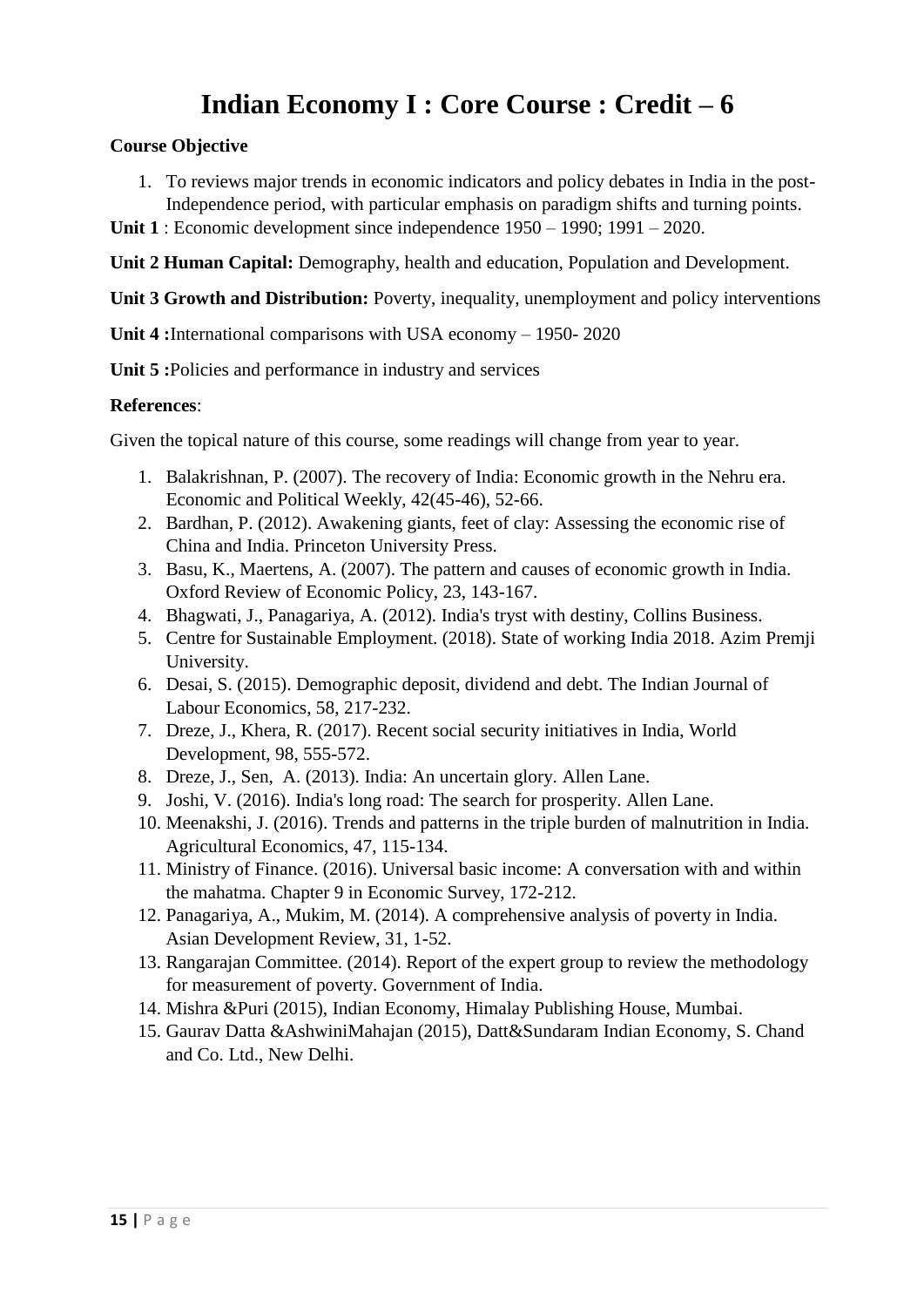# **Development Economics I : Core Course : Credit – 6**

#### **Course Objective:**

- 1. The course begins with a discussion of alternative conceptions of development and their justification.
- 2. It then proceeds to aggregate models of growth and cross-national comparisons of the growth experience that can help evaluate these models.

#### **Learning Outcome**

The course ends by linking political institutions to growth and inequality by discussing the role of the state in economic development and experience of development in the globalization.

#### **Unit 1 Conceptions of Development:**

Alternative measures of development, documenting the international variations in these measures, comparing development trajectories across nations and within them

#### **Unit 2 Growth Models and Empirics**:

The Harrod-Domar model, the Solow model and its variants, endogenous growth models, and evidence on the determinants of growth

#### **Unit 3 Poverty and Inequality:**

Definitions, Measures and Mechanisms Inequality axioms; comparison of commonly used inequality measures; connections between inequality and development; poverty measurement; characteristics of the poor; mechanisms that generate poverty traps, and path dependence of growth processes

#### **Unit 4 : Political Institutions and the Functioning of the State**

The determinants of democracy; alternative institutional trajectories and their relationship with economic performance; within-country differences in the functioning of state institutions; state ownership and regulation; government failures and corruption

**Unit 5 : Globalization and Development – Indian Experience :** Globalization in historical perspective; the economics and politics of multilateral agreements; trade, production patterns and world inequality; financial instability in a globalized world

- 1. Banerjee, A., Benabou, R., Mookerjee, D. (eds.) (2006). Understanding poverty. Oxford University Press.
- 2. Ray, D. (1998). Development economics. Princeton University Press.
- 3. Rodrik, D. (2011). The globalization paradox: Why global markets, states and democracy can't coexist. Oxford University Press.
- 4. Todaro M.P. & Smith S.C. (2016), Economic Development, Pearson India Education Services Pvt. Ltd., New Delhi.
- 5. Thirlwall A.P. (2014), Economics of Development, Palgrave Macmillan.
- 6. Lekhi R.K. & Joginder Singh (0 Economics of Development & Planning, Kalyani Publishers, Ludhiana, Punjab.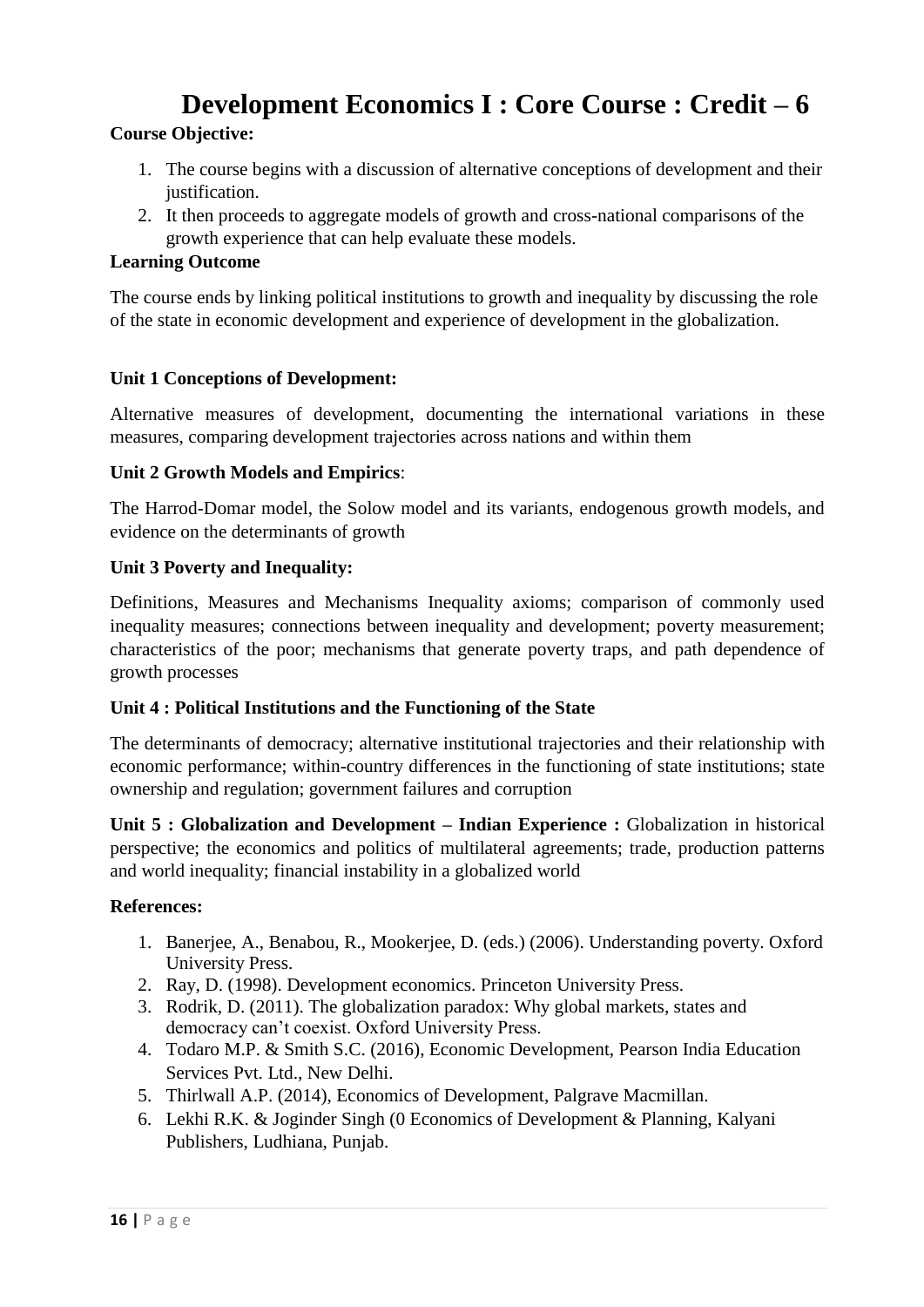# **Indian Economy II : Core Course : Credit – 6**

#### **Course Objective**:

This course examines sector-specific polices and their impact in shaping trends in key economic indicators in India. It highlights major policy debates and evaluates the Indian empirical evidence.

Unit 1 Macroeconomic policies and their impact

Unit 2 Policies and performance in agriculture

Unit 3 Policies and performance in industry and services

- 1. Anand, R., Kochhar, K., Mishra, S. (2015). Make in India: Which exports can drive the next wave of growth? IMF working paper, WP/15/119.
- 2. Banga, R. (2014). Trade facilitation and `hollowing-out' of Indian manufacturing. Economic and Political Weekly, 49(40), 57-63.
- 3. Basole, A., Basu, D., Bhattacharya, R. (2015). Determinants and impacts of subcontracting: Evidence from India's unorganised manufacturing sector. International Review of Applied Economics, 29, 374-402.
- 4. Chatterjee, S., Kapur, D. (2017). Six puzzles in Indian agriculture. India Policy Forum 2016, Vol. 17.
- 5. Gulati, A., Saini, S. (2017) 25 years of policy tinkering in agriculture. In R. Mohan (ed.): India transformed: 25 years of economic reforms. Penguin.
- 6. Kapoor, R., Krishnapriya, P. (2019). Explaining the contractualisation of India's workforce. ICRIER Working Paper 369.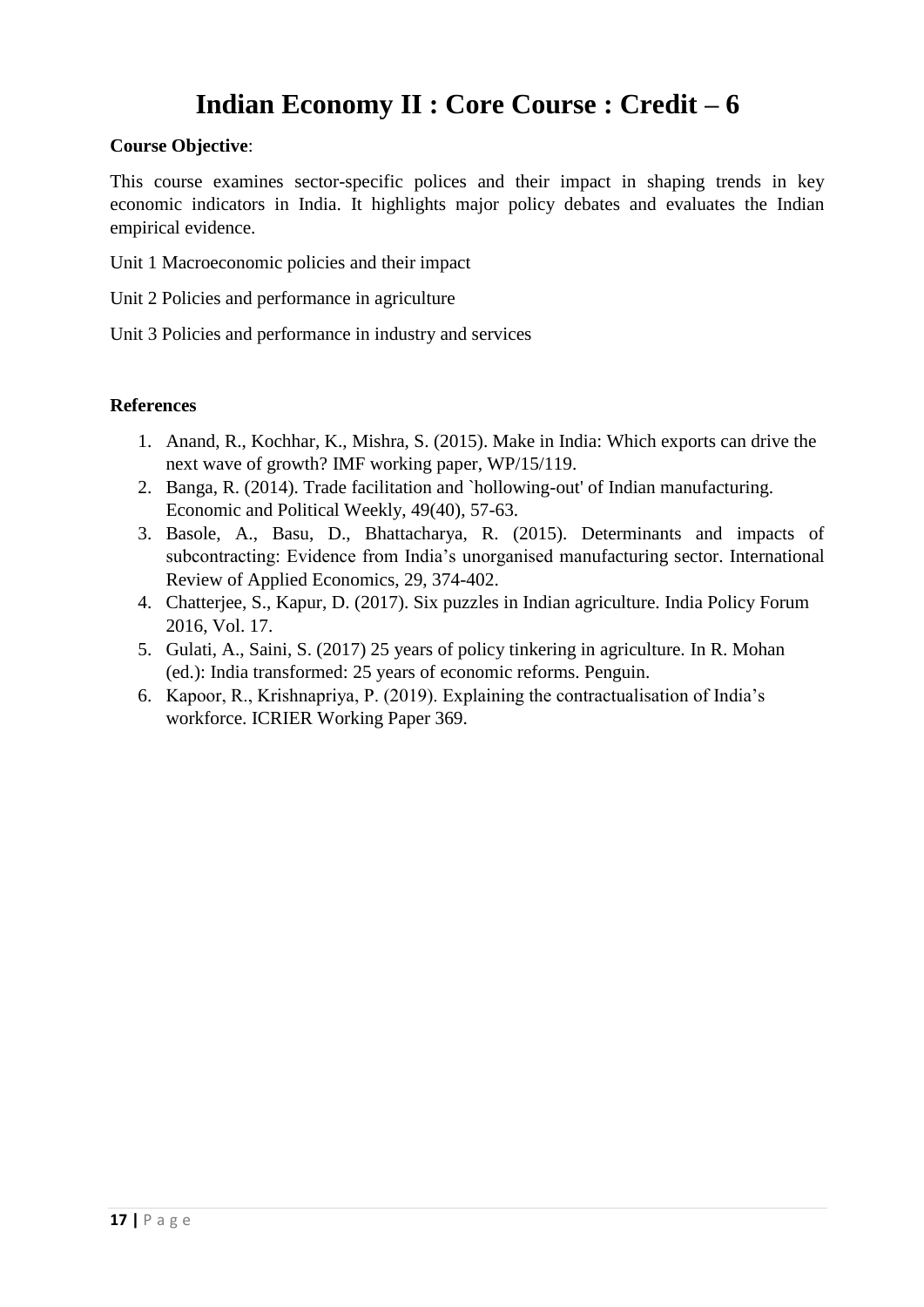# **Development Economics II : Core Course : Credit – 6**

#### **Course Objective:**

- 1. The structure of markets and contracts is linked to the particular problems of enforcement experienced in poor countries. The governance of communities and organizations is studied and this is then linked to questions of sustainable growth.
- 2. The course ends with reflections on the role of globalization and increased international dependence on the process of development.

#### **Unit 1 Demography and Development:**

Demographic concepts; birth and death rates, age structure, fertility and mortality; demographic transitions during the process of development; gender bias in preferences and outcomes and evidence on unequal treatment within households; connections between income, mortality, fertility choices and human capital accumulation; migration

#### **Unit 2 Land, Labour and Credit Markets**:

The distribution of land ownership; land reform and its effects on productivity; contractual relationships between tenants and landlords; land acquisition; nutrition and labor productivity; informational problems and credit contracts; microfinance; inter- linkages between rural factor markets

#### **Unit 3 Environment and Sustainable**:

Development Defining sustainability for renewable resources; a brief history of environmental change; common-pool resources; environmental externalities and state regulation of the environment; economic activity and climate change

#### **Unit 4 Globalization**:

Globalization in historical perspective; the economics and politics of multilateral agreements; trade, production patterns and world inequality; financial instability in a globalized world

- 7. Banerjee, A., Benabou, R., Mookerjee, D. (eds.) (2006). Understanding poverty. Oxford University Press.
- 8. Dasgupta, P. (2007). Economics: A very short introduction. Oxford University Press.
- 9. Kolstad, C. (2012). Intermediate environmental economics. Oxford University Press.
- 10. Meier, G., Rauch, J. (2005). Leading issues in economic development. Oxford University Press.
- 11. Nordhaus, W. (2013). The Climate Casino. Yale University Press.
- 12. Rajan, R. (2011). Fault lines: How hidden fractures still threaten the world economy. Princeton University Press.
- 13. Ray, D. (1998). Development economics. Princeton University Press.
- 14. Rodrik, D. (2011). The globalization paradox: Why global markets, states and democracy can't coexist. Oxford University Press.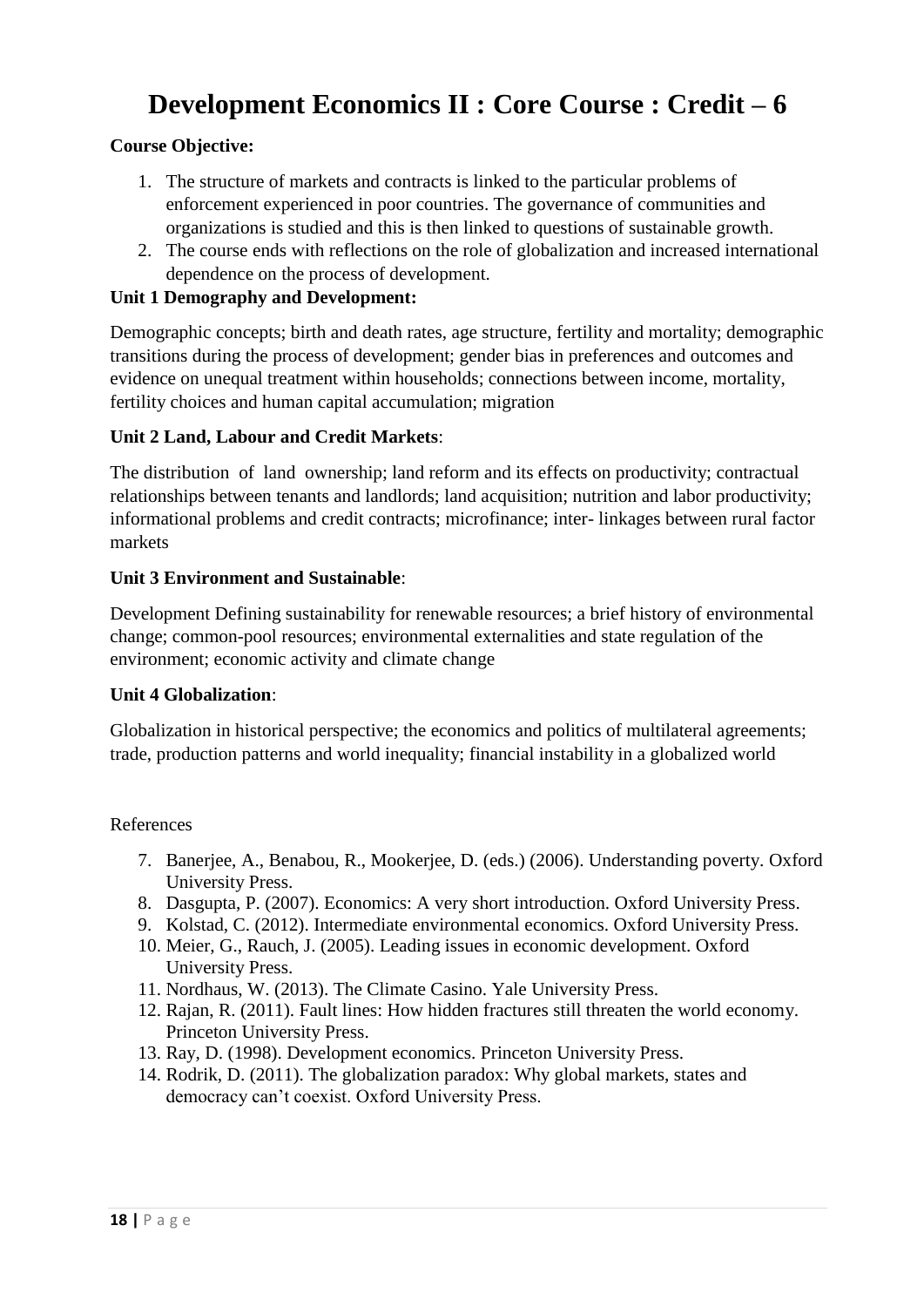## **Mathematical Methods for Economics I : Core Course : Credit - 6**

#### **Course Objective:**

This is the first of a compulsory two-course sequence. The objective of this sequence is

**1.** To transmit the body of basic mathematics that enables the study of economic theory at the undergraduate level, specifically the courses on microeconomic theory, macroeconomic theory, statistics and econometrics.

#### **Unit 1:Preliminaries**

Logic and proof techniques; sets and set operations; relations; functions and their properties; number systems.

#### **Unit 2:Functions of one real variable**

Graphs; elementary types of functions: quadratic, polynomial, power, exponential, logarithmic; sequences and series: convergence, algebraic properties and applications;

**Continuous functions**: characterizations, properties with respect to various operations and applications;

**Differentiable functions:** characterizations, properties with respect to various operations and applications;

**Second and higher order derivatives:** properties and applications.

#### **Unit 3: Single-variable optimization**

Geometric properties of functions: convex functions, their characterizations and applications; local and global optima: geometric and calculus-based characterizations, and applications.

#### **Unit 4:Linear algebra**

Vector spaces: algebraic and geometric properties, scalar products, norms, orthogonality; linear transformations: properties, matrix representations and elementary operations; systems of linear equations: properties of their solution sets; determinants: characterization, properties and applications.

- 1. Chiang, A. C. (2005), Fundamental Methods of Mathematical Economics, McGraw-Hill.
- 2. Sydsaeter, K., Hammond, P. (2002). Mathematics for economic analysis. Pearson Educational.
- 3. Sharma S.K. & Gurmeet Kaur (2015), Business Mathematics, Sultan Chand & Sons (P) Ltd. New Delhi.
- 4. D. Bose (2007), Introduction to Mathematical Economics, Himalaya Publishing House, Mumbai.
- 5. Monga G.S. (), Mathematics and Statistics for Economics, Vikas Publishing House Pvt. Ltd., New Delhi.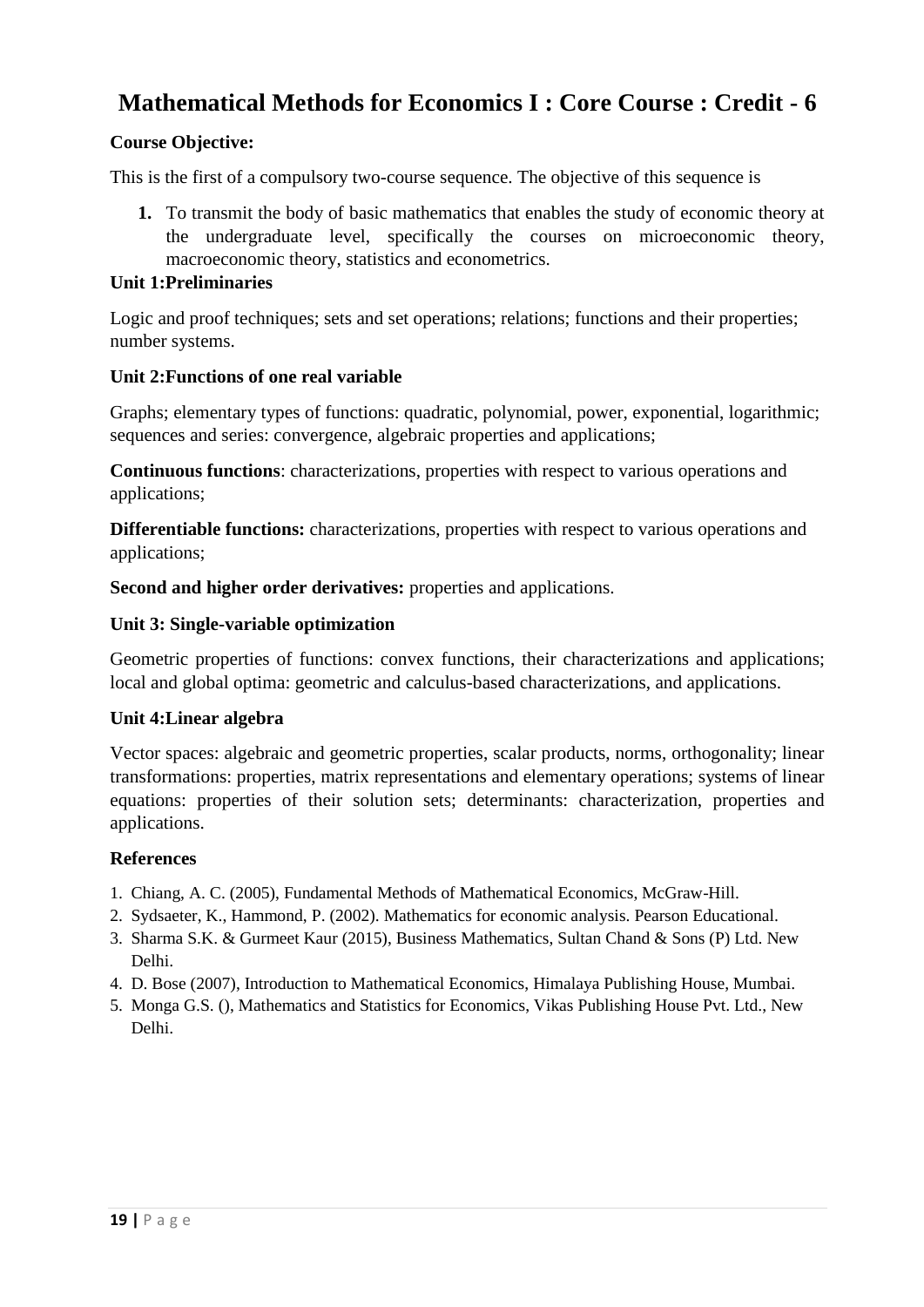# **Mathematical Methods for Economics II : Core Course : Credit - 6**

#### **Course Objective**

1. To transmit the body of basic mathematics that enables the study of economic theory at the undergraduate level, specifically the courses on microeconomic theory, macroeconomic theory, statistics and econometrics set out in this syllabus.

#### **Unit 1 Functions of several real variables Geometric representations**:

Graphs and level curves; differentiable functions: characterizations, properties with respect to various operations and applications; second order derivatives: properties and applications; the implicit function theorem, and application to comparative statics problems; homogeneous and homothetic functions: characterizations and applications

#### **Unit 2 Multivariate optimization convex sets; geometric properties of functions:**

Convex functions, their characterizations, properties and applications; further geometric properties of functions: quasi convex functions, their characterizations, properties and applications; unconstrained optimization: geometric characterizations, characterizations using calculus and applications; constrained optimization with equality constraints: geometric characterizations, Lagrange characterization using calculus and applications; properties of value function: envelope theorem and applications

#### **Unit 3 Linear programming**

Introduction, graphical solution, matrix formulation, duality, economic interpretation

#### **Unit 4 Integration, differential equations, and difference equations:**

Definite integrals, indefinite integrals and economic applications; first order difference equations, equilibrium and its stability; first order differential equations, phase diagrams and stability

- 1. Chiang, A. C. (2005), Fundamental Methods of Mathematical Economics, McGraw-Hill.
- 2. Sydsaeter, K., Hammond, P. (2002). Mathematics for economic analysis. Pearson Educational.
- 3. Sharma S.K. & Gurmeet Kaur (2015), Business Mathematics, Sultan Chand & Sons (P) Ltd. New Delhi.
- 4. D. Bose (2007), Introduction to Mathematical Economics, Himalaya Publishing House, Mumbai.
- 5. Monga G.S. (), Mathematics and Statistics for Economics, Vikas Publishing House Pvt. Ltd., New Delhi.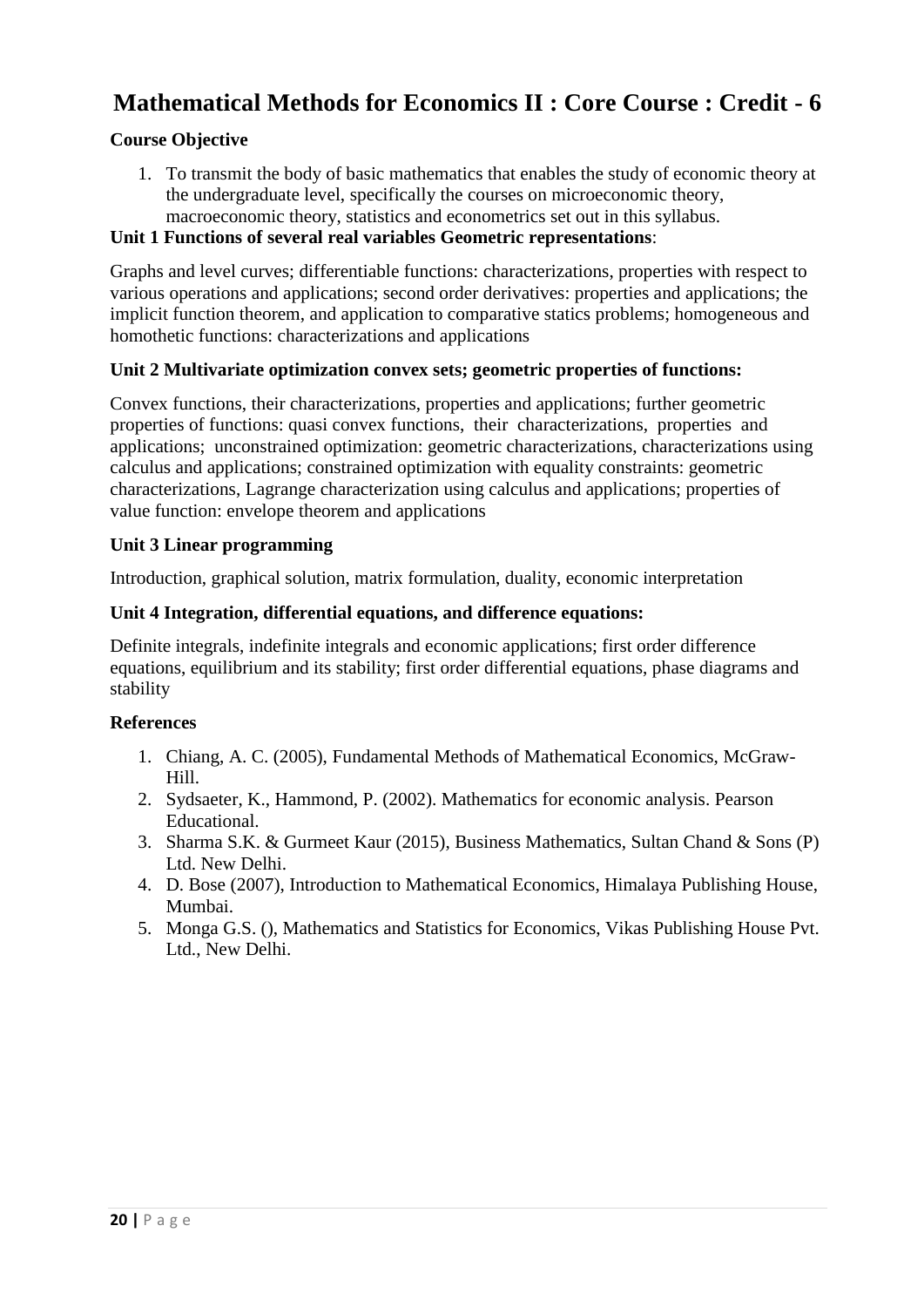# **Behavioral Economics: Discipline Specific Course Credits 04**

#### **Course Objective:**

To introduce students with behavioral aspects economics in a logical form.

To explain psychological basis of economic behavior and decision making.

To introduce students with psychological and social framework for economic analysis.

To explain the behavioral impact on policy making and development.

#### **Learning Outcome:**

1. To know the psychological aspects of economic decision making and consumer behaviour.

2. To discuss about social psychology and its impact on economic behaviour and decision

#### making.

3. To explain how behavioural economics create impact on public policy.

#### **Unit 1**

Meaning and Nature of Behavioral Economics, Psychology of Economic Behavior, Social Psychology, Determinants of Social Psychology, Economics as a Social Science, Theory of Particular Society in Economic Analysis, Impact of Though, Culture Social Preferences, Values Choices, Beliefs on Economic Behaviour, Heuristics and Biases, Decision-making, Mental Accounting.

#### **Unit 2**

Rationality of Human Behavior in Economics, Artificial Influence on Rationality and Decision Making.

#### **Unit 3**

Level of Development, Factor Endowment and Level of Satisfaction, Life Style and Needs Differentiation, Level of Social Welfare and Social Justice in Economics, Psychology of Human Needs, Happiness and Satisfaction.

#### **Unit 4**

Psychology and Economic Development: Psychological Impact on Public Policy and Governance, Political System and Administration, People's Expectations and Participation, Collective Discipline and National Character,

#### **Unit 5**

Psychology of Social Ailments: Low Social Aims, Stagnant Mind-set, Non-materialistic Behaviour, Anti-entrepreneurship Behavior, Low Productivity, Corruption, Dishonor of Public Cause.

- 1. Nick Wilkinson and Matthias Klaes, An Introduction to Behavioural Economics, 2012 by Palgrave Macmillan (2nd Edition)
- 2. Emma Dawnay and Hetan Shah (2005), Behavioural economics: seven principles for policymakers, New Economics Foundation, London SE11 5NH.
- 3. Laibson David and John A. (2015), Principles of (Behavioural) Economics, American Economic Review 105 (5) (May): 385–390. doi:10.1257/aer.p20151047.
- 4. Judith Mehta (Edt.2013), Behavioural Economics in Competition and Consumer Policy, University of East Anglia, ESRC Centre for Competition Policy University of East Anglia, Norfolk, NR4 7TJ UK.
- 5. Gerald A. Cory Jr, Physiology and Behavioural Economics: The New Findings from Evolutionary Neuroscience, In Morris Altman (Edt.2006), Handbook of Contemporary Behavioural Economics Foundations And Developments, Routledge, New York, NY 10017, USA.
- 6. Paul Albanese, Inside Economic Man: Behavioural Economics and Consumer Behaviour, In Morris Altman (Edt.2006), Handbook of Contemporary Behavioural Economics Foundations and Developments, Routledge, New York, NY 10017, USA.
- 7. Thaler Richard H. (2015), Misbehaving: The Making of Behavioural Economics, Penguin Random House, UK.
- 8. Baren R.A., Byrne D. & Bharadwaj G. (12<sup>th</sup> Ed.2010), Social Psychology, Pearson, New Delhi.
- 9. Taylor S.E., Peplau L.A. & Sears D.O. (12<sup>th</sup> Ed.2006), Social Psychology, Pearson, New Delhi.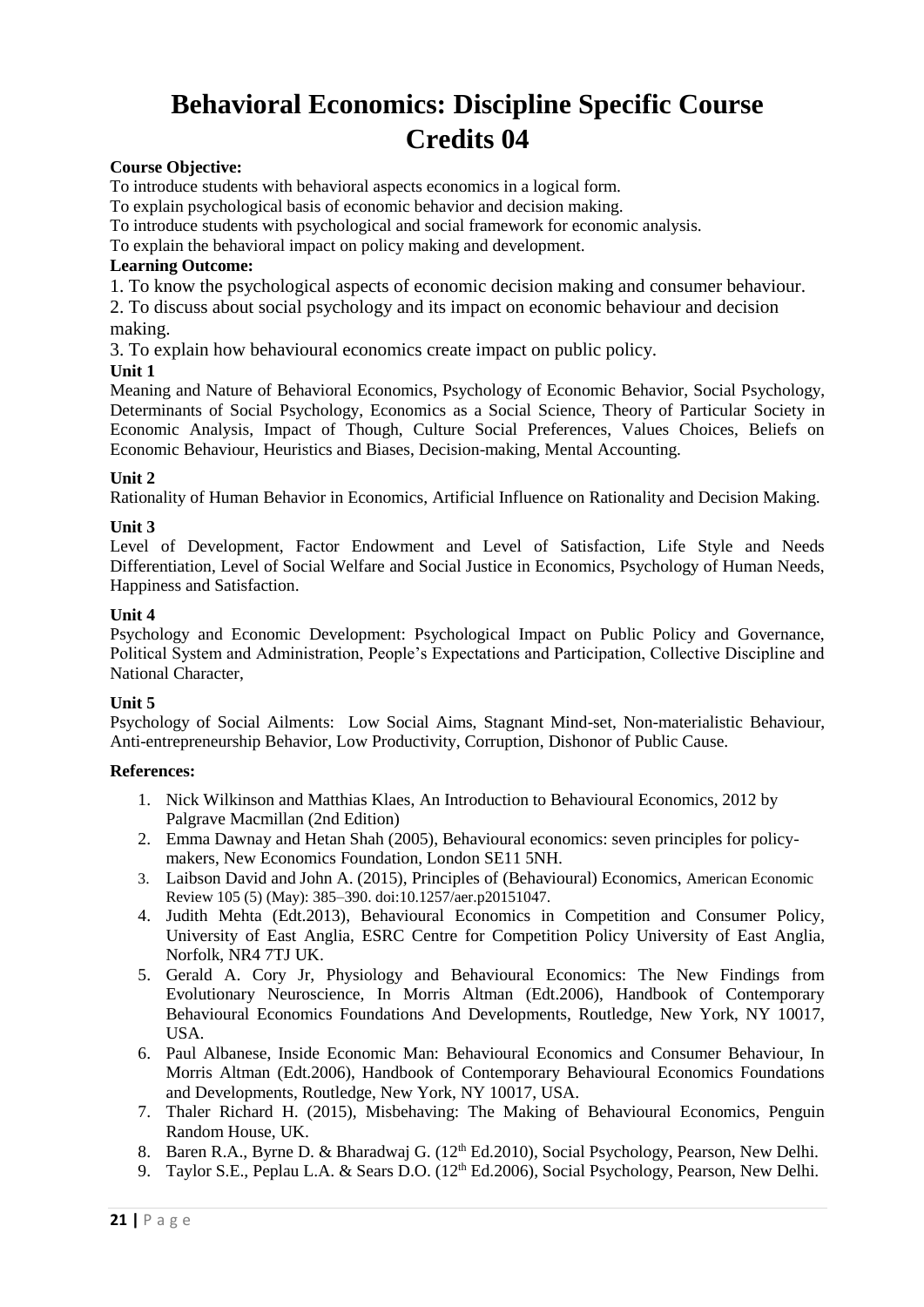# **Public Economics Discipline Specific Elective (DSE) : Credit: 6**

#### **Course Objective**

The paper deals with the nature of government intervention and its implications for allocation, distribution and stabilization. Inherently, this study involves a formal analysis of government taxation and expenditures. The subject encompasses a host of topics including public goods, market failures and externalities.

#### **Course Learning Outcomes**

The module aims to introduce students to the main theoretical and empirical concepts in public economics, equip students with a thorough analytical grasp of implications of government intervention for allocation, distribution and stabilization, and familiarise students with the main issues in government revenues and expenditure. The student will also be required to deal with simple algebra problems that will help them to better understand these concepts, use diagrammatic analysis to demonstrate and compare the economic welfare effects of various environmental policy options, demonstrate their understanding of the usefulness and problems related to taxation and government expenditure, and public policies

#### **Unit 1**

#### **Public Economic Theory:**

- a. Fiscal functions: an overview;
- b. Public Goods: definition, models of efficient allocation, pure and impure public goods, free riding; Externalities: the problem and its solutions, taxes versus regulation, property rights, the Coase theorem;
- c. Taxation: its economic effects; dead weight loss and distortion, efficiency and equity considerations, tax incidence, optimal taxation

#### **Unit 2**

Indian Public Finances:

- a. Tax System: structure and reforms;
- b. Budget, deficits and public debt;
- c. Fiscal federalism in India.

- 1. Alam, S. (2016). GST and the states: sharing tax administrations. Economic and Political Weekly, 51(31).
- 2. Cullis, J., Jones, P. (1998). Public finance and public choice, 2nd ed. Oxford University Press.
- 3. Das, S. (2017). Some concepts regarding the goods and services tax. Economic and Political Weekly, 52(9).
- 4. Government of India. (2017). GST Concept and status as on 3rd June, 2017. Central Board of Excise and Customs, Department of Revenue, Ministry of Finance.
- 5. Hindriks, J., Myles, G. (2013). Intermediate public economics, 2nd ed. MIT Press.
- 6. Rao, M. (2005). Changing contours of federal fiscal arrangements in India. In A. Bagchi (ed.): Readings in public finance. Oxford University Press.
- 7. Rao, M., Kumar, S. (2017). Envisioning tax policy for accelerated development in India. Working Paper No. 190, National Institute of Public Finance and Policy.
- 8. Reddy, Y. (2015). Fourteenth finance commission: Continuity, change and way forward. Economic and Political Weekly, 50(21), 27-36.
- 9. Stiglitz, J. (2009). Economics of the public sector, 3rd ed. W. W. Norton.
- 10. H. Rosen, T. Gayer: Public Finance, 9th ed., McGraw-Hill/Irwin, 2009.
- 11. Mahesh Purohit, Value Added Tax: Experiences of India and Other Countries, 2007.
- 12. Kaushik Basu and A. Maertens (ed.), The N e w Oxford Companion to Economics in India, Oxford University Press, 2013.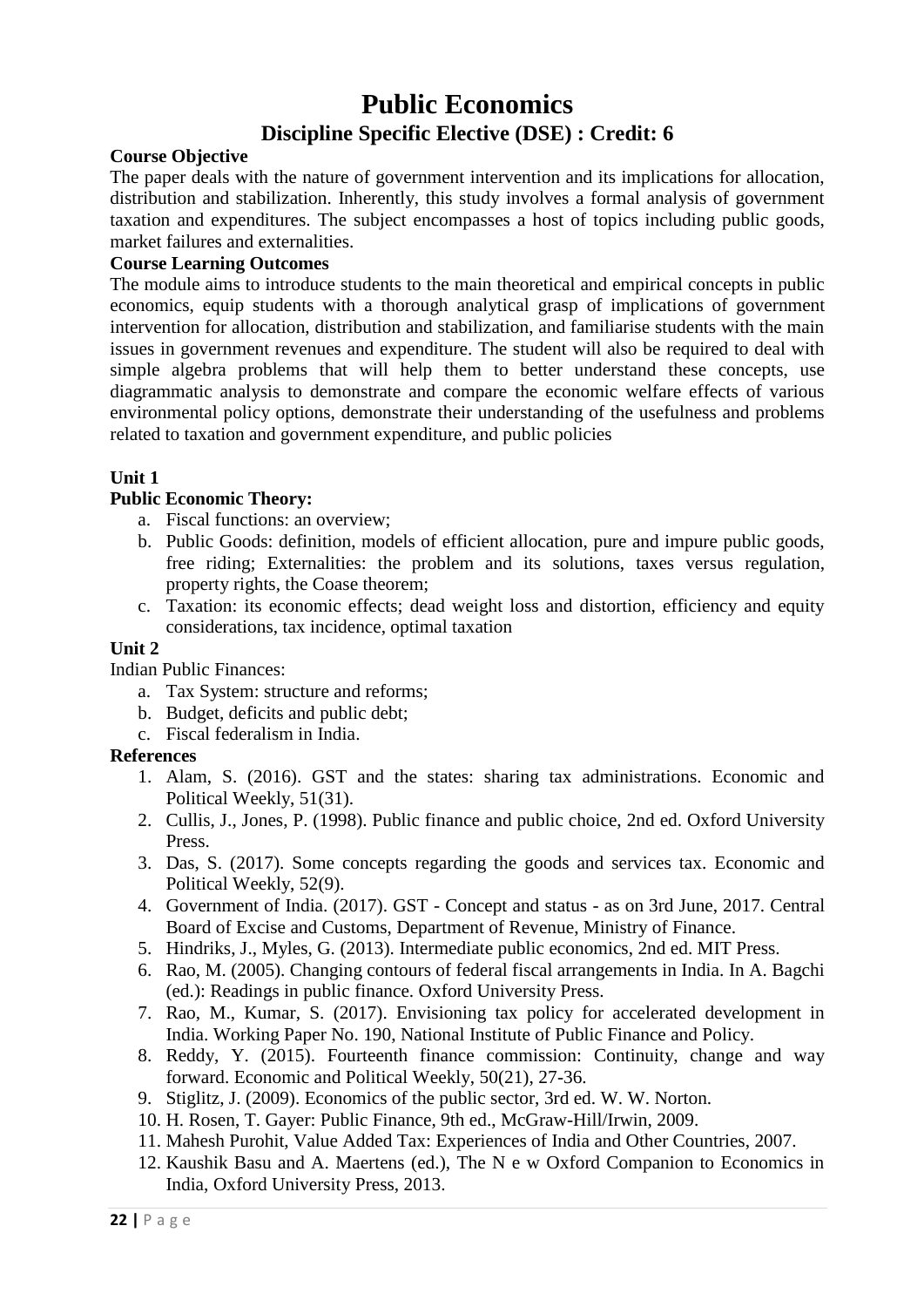# **Agricultural Economics: Core Course – Credits 06**

#### **Course Objective**

To understand the status and significance of agricultural Sector in Indian economy.

#### **Learning Outcome:**

The students will know the dependence of Indian economy on Agricultural sector for production resource and employment. The student will also be given insight of the linkages between environment and agricultural sector for sustainable development.

#### **Unit 1**

Agricultural Eco-system, Agriculture – Nature, Elements, Status, Characteristics, Significance and Potential.

#### **Unit 2**

Agricultural Development – Post Independence period, Agricultural Policy in India, Agricultural Finance, Investments in Agriculture

#### **Unit 3**

Agriculture and Sustainable Rural Development, Agriculture and Environment

#### **Unit 4**

Problems in Agricultural – Low capital Investments, Fragmentation, Low Productivity, Dependence of Nature's cycle, Administrative Indifference, Lack of Financial Planning, Crisis/Distress, Farmers' Suicides in India.

#### **Unit 5**

Cost – Profit Analysis in Agriculture, Modern vs. Traditional, Productivity vs. Sustainability Fragmentation, Decreasing Landholding, Remedial Measures.

#### **Unit 6**

Law and Agricultural Dispute – No Tax, Special Protection, Minimum Support Prices, Privatization, Commercialization

#### **Unit 7**

Agricultural Development – Prospects and Challenges in globalized economy, Future of Agriculture

- 1. Documents of Five Year Plans (1951 to 2017), Planning Commission of India.
- 2. Mondal Sagar & Ray G.L. (2011) Entrepreneurship and Rural Development, Kalyani Publishers, Ludhiana (India).
- 3. Satya Sundaram (2009), Rural Development, Himalaya Publishing House, Mumbai.
- 4. Katar Singh (2014), Rural Development Principle, Policies and Management, Sage Publications India, Pvt. Ltd. New Delhi.
- 5. Singh C.B. & Singh R.K. (2011), A Textbook of Agricultural Economics, Laxmi Publications; First edition.
- 6. Reddy S S& P. Ragu Ram (2019), Agricultural Economics (2Ed.), Oxford University Press, New Delhi.
- 7. Choudhary S.N. (2012), Handbook Of Agriculture Economics, Oxford University Press, New Delhi.
- 8. Lekhi R.K. &Joginder Singh (2015), Agricultural Economics An Indian Perspective, Kalyani Publishers.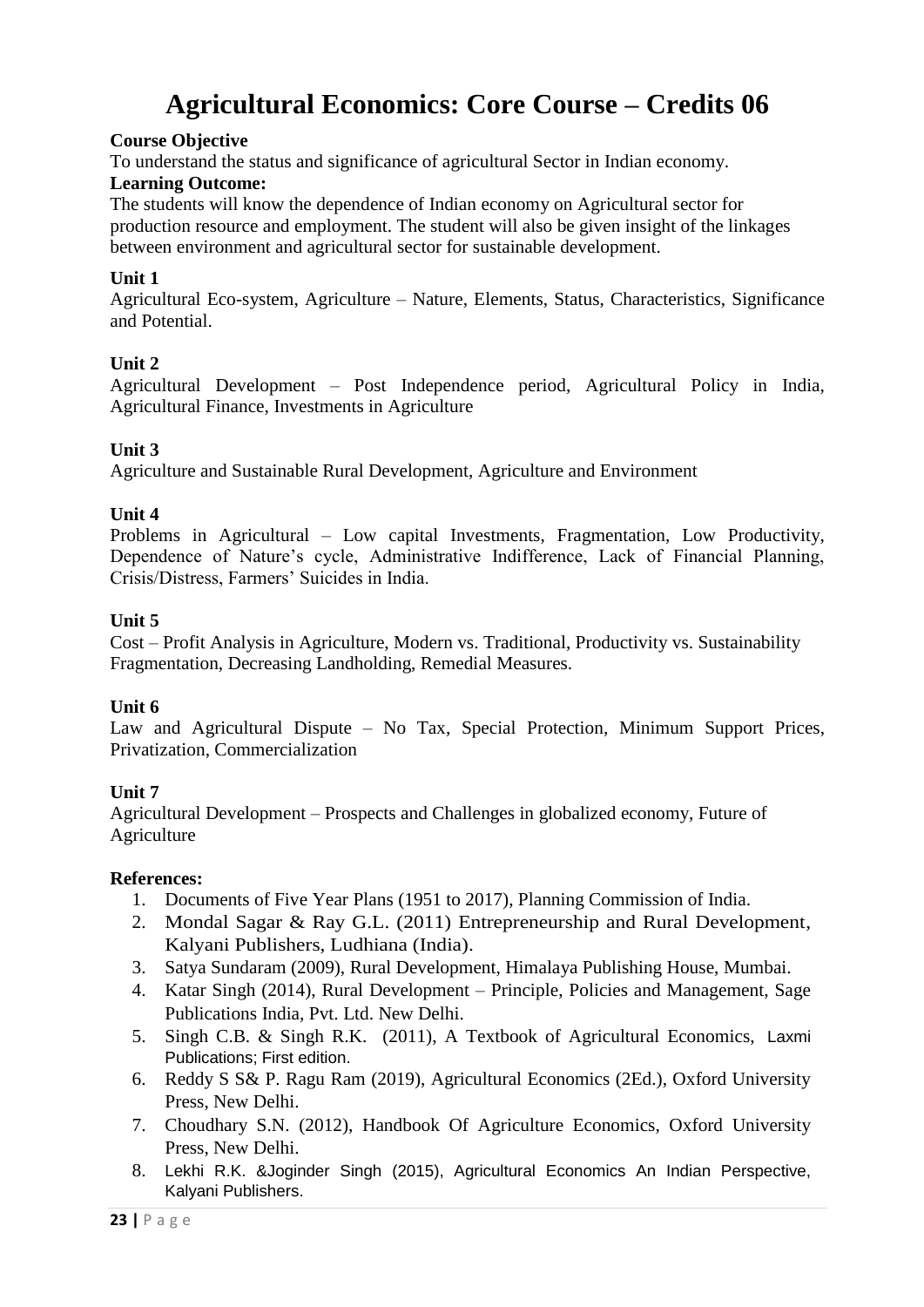# **Environmental Economics**

### **Discipline Specific Elective (DSE) Credit: 6**

#### **Course Description**

To understand the economic causes of environmental problems and applications of economic principles to environmental questions and their management through various economic institutions, economic incentives and other instruments and policies.

To address economic implications of environmental policy as well as valuation of environmental quality, quantification of environmental damages, tools for evaluation of environmental projects such as cost-benefit analysis and environmental impact assessments.

#### **Course Learning Outcomes**

Students will be introduced & equipped with the main theoretical and empirical concepts in environmental economics, a thorough analytical grasp of environmental policy theory, ranging from externalities to international environmental agreements. Students will also familiarise with the main issues in environmental valuation and with the basic features of the environmental policy tools. At the end of the module the students should be able to demonstrate their understanding of the economic concepts of environmental policy.

#### **Unit 1**

**Introduction:** Ecology, Environmental Economics – Introduction, review of microeconomics and welfare economics.

#### **Unit 2**

**The theory of externalities:** Pareto optimality and market failure in the presence of externalities; property rights and the coase theorem.

#### **Unit 3**

**The design and implementation of environmental policy:** Overview; pigouvian taxes and effluent fees; tradable permits; choice between taxes and quotas under uncertainty; implementation of environmental policy.

#### **Unit 4**

**International environmental problems:** Trans-boundary environmental problems; economics of climate change; trade and environment.

#### **Unit 5**

**Measuring the benefits of environmental improvements:** Non-Market values and measurement methods; risk assessment and perception.

#### **Unit 6**

**Sustainable development:** concepts; measurement, SDG.

- 1. Bhattacharya Rabindra N. (2018), Environmental Economics An Indian Perspective, Oxford University Press, New Delhi.
- 2. Charles Kolstad (2011), Intermediate Environmental Economics, Oxford University Press, New Delhi.
- 3. Peter Berck, Gloria Helfand (2015), The Economics of the Environment, Pearson India Education Services Pvt. Ltd, New Delhi.
- 4. Cropper, M., Oates, W. (1992). Environmental economics: A survey, Journal of Economic Literature, 30, 675-740.
- 5. Heal, G. (2012). Reflections defining and measuring sustainability. Review of Environmental Economics and Policy, 6, 147-163.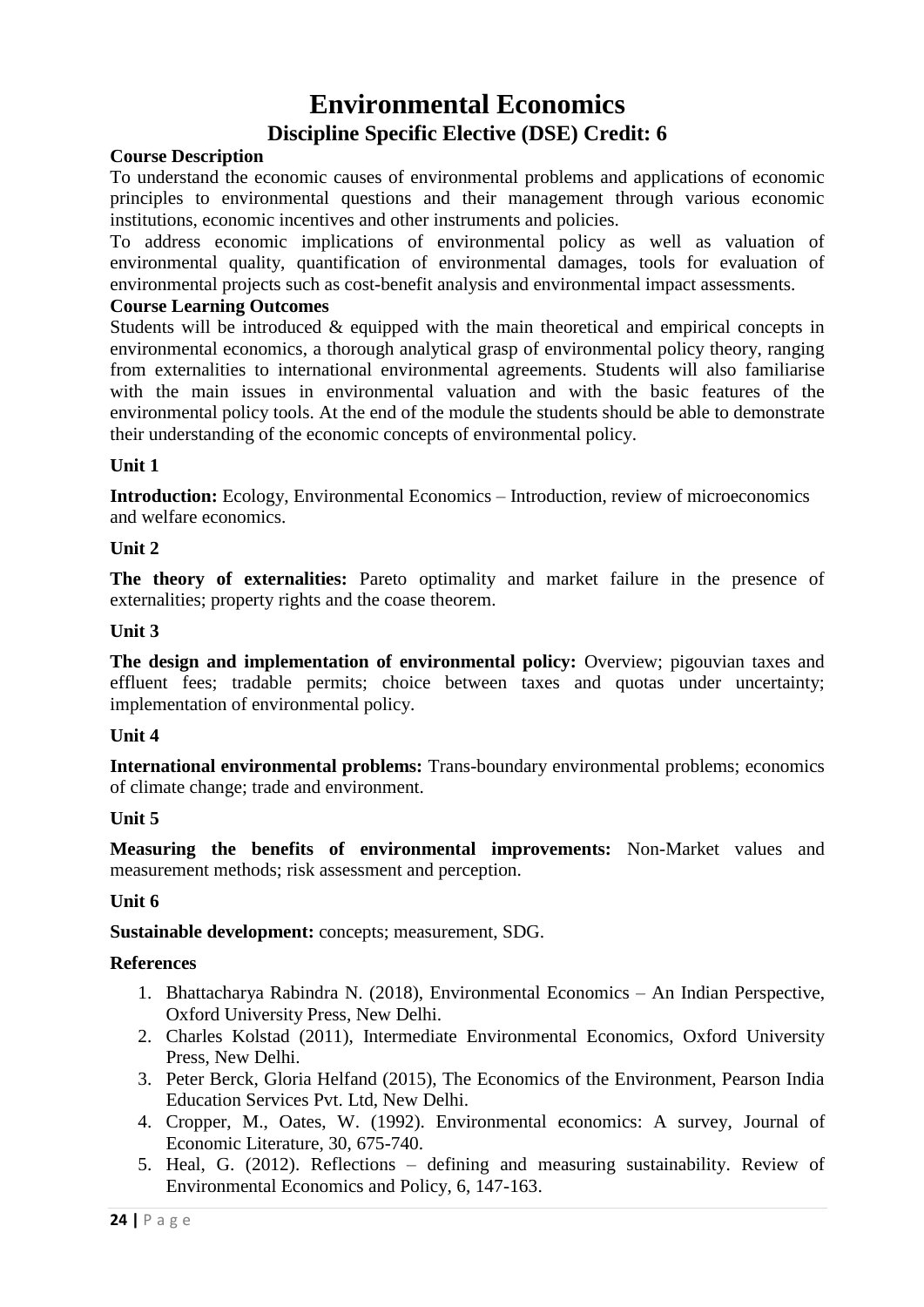# **International Economics**

#### **Discipline Specific Elective Course: Credit: 6**

#### **Course Description**

This course develops a systematic exposition of models that try to explain the composition, direction, and consequences of international trade, and the determinants and effects of trade policy. It then builds on the models of open economy macroeconomics focusing on national policies as well as international monetary systems. It concludes with an analytical account of the causes and consequences of the rapid expansion of international financial flows in recent years. Although the course is based on abstract theoretical models, students will also be exposed to real-world examples and case studies.

#### **Course Outline**

#### **Unit 1**

#### **Introduction:**

What is international economics about? An overview of world trade.

#### **Unit 2**

#### **Theories of International Trade**

The Ricardian, specific factors, and Heckscher-Ohlin models; new trade theories; the international location of production; firms in the global economy — outsourcing and multinational enterprises.

#### **Unit 3**

#### **Trade Policy**

Instruments of trade policy; political economy of trade policy; controversies in trade policy.

#### **Unit 4**

#### **International Macroeconomic Policy**

Fixed versus flexible exchange rates; international monetary systems; financial globalization

and financial crises.

- **1.** Paul Krugman, Maurice Obstfeld, and Marc Melitz, International Economics: Theory and Policy, Addison-Wesley (Pearson Education Indian Edition), 9th edition, 2012.
- **2.** Dominick Salvatore, International Economics: Trade and Finance, John Wiley International Student Edition, 10th edition, 2011.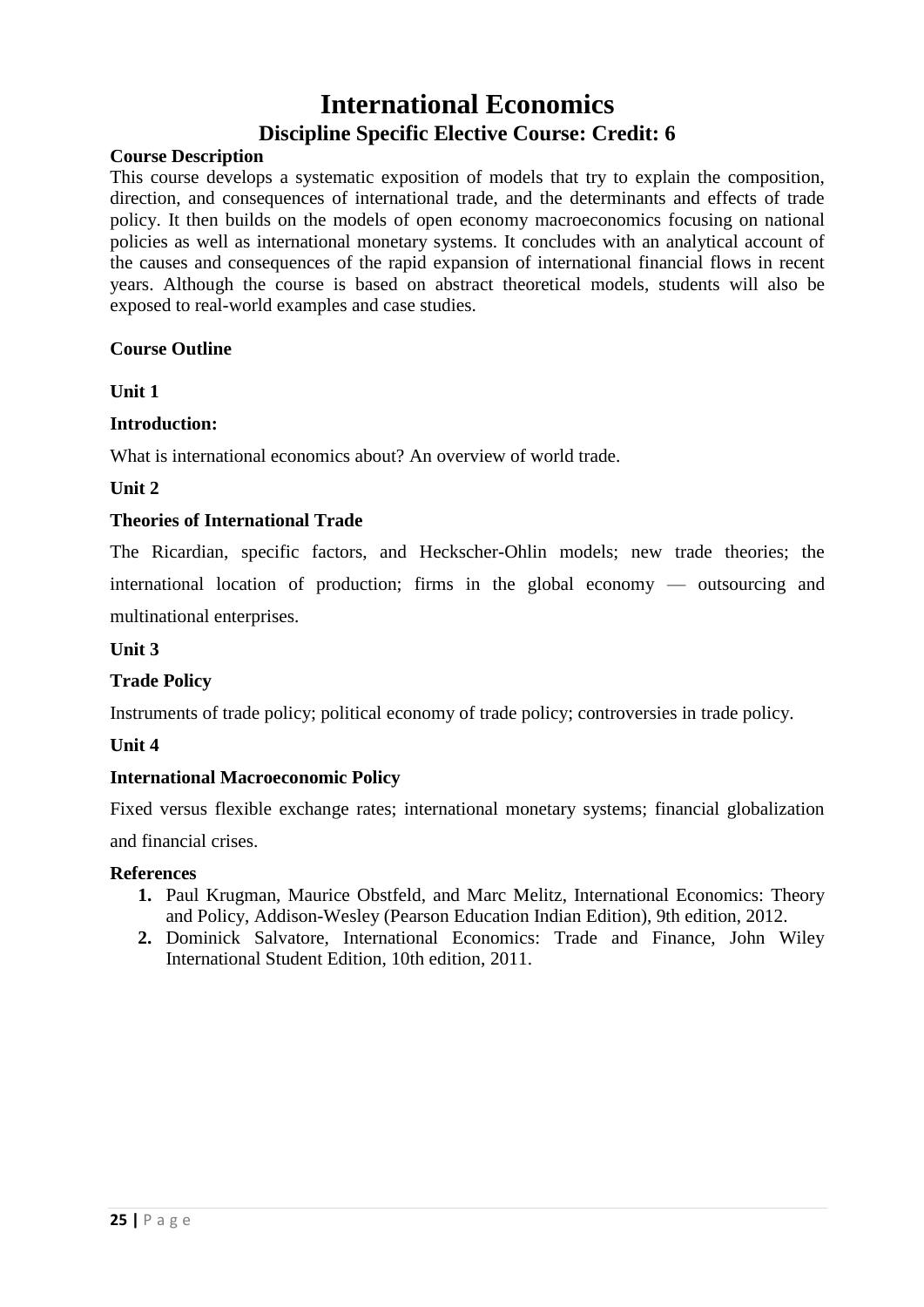# **Money and Financial Markets**

#### **Discipline Specific Elective Course: Credit: 04**

#### **Course Description**

This course exposes students to the theory and functioning of the monetary and financial sectors of the economy. It highlights the organization, structure and role of financial markets and institutions. It also discusses interest rates, monetary management and instruments of monetary control. Financial and banking sector reforms and monetary policy with special reference to India are also covered.

#### **Unit 1**

#### **Money**

Concept, functions, measurement; theories of money supply determination

**Unit 2**

#### **Financial institutions, markets, instruments and financial innovations**

- a. Role of financial markets and institutions; problem of asymmetric information adverse selection and moral hazard; financial crises.
- b. Money and capital markets: organization, structure and reforms in India; role of financial derivatives and other innovations

**Unit 3**

#### **Interest rates**

Determination; sources of interest rate differentials; theories of term structure of interest rates; interest rates in India

#### **Unit 4**

#### **Banking system** –

- a. Balance sheet and portfolio management.
- b. Indian banking system: Changing role and structure; banking sector reforms.

#### **Unit 5**

#### **Central banking and monetary policy**

Functions, balance sheet; goals, targets, indicators and instruments of monetary control; monetary management in an open economy; current monetary policy of India

- 1. Bhole, L., Mahukud, J. (2017). Financial institutions and markets, 6th ed. Tata McGraw-Hill.
- 2. Fabozzi, F., Modigliani, F., Jones, F., Ferri, M. (2010). Foundations of financial markets and institutions, 4th ed. Pearson Education.
- 3. Khan, M. (2015). Indian financial system, 9th ed. Tata McGraw-Hill.
- 4. Mishkin, F., Eakins, S. (2017). Financial markets and institutions, 8th ed. Pearson.
- 5. Various latest issues of RBI Bulletins, Annual Reports, Reports on Currency and Finance, and Reports of the Working Group, IMF Staff Papers.
- 6. M. R. Baye and D. W. Jansen, Money, Banking and Financial Markets, AITBS, 1996.
- 7. Rakesh Mohan, Growth with Financial Stability- Central Banking in an Emerging Market, Oxford University Press, 2011.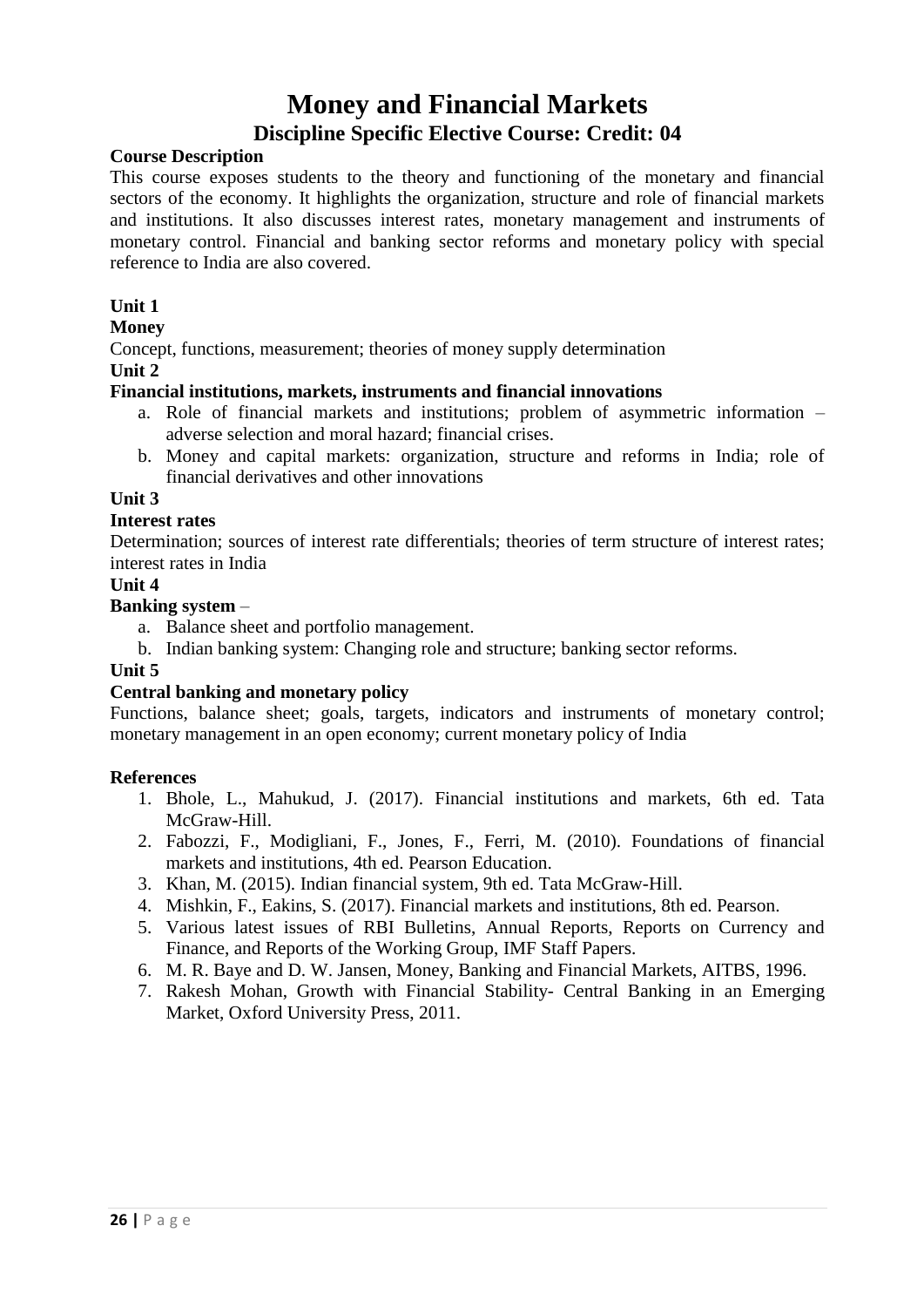# **Entrepreneurship Economics: Core Course: Credit 6**

**Objective:** To create awareness about the concept of entrepreneurship for self-employment and employment generation.

**Learning outcome:** Student will understand relevance, significance and types of entrepreneurship for sustainable development, Rural Development and also as a remedy of the problems of poverty and unemployment.

#### **Unit 1**

Entrepreneurship: Meaning, Essential characteristics, Sources of Entrepreneurship, Types of Entrepreneurship, significance - Self-employment, Employment Generation

#### **Unit 2**

Business Entrepreneurship – Private Enterprise Management, Start-Ups – New Business Ventures/ Enterprises, Forms of Organization, Balance between Profit and Employment

#### **Unit 3**

Agricultural Entrepreneurship – Education, Training, Planning, Management, Finance, Multiproducts Marketing, Agro-Products Entrepreneurship – Animal Stock, Fisheries, Honeybee, Horticulture, Sericulture,

Agro-environmental Entrepreneurship – Forest Products, Forest – plantation, Organic/Natural Products, Medicinal Plants, Cosmetic Plants, Bamboo, Energy Entrepreneurship,

#### **Unit 4**

Rural Entrepreneurship - Rural Tourism, Agri-tourism, Jungle Safari, Rural Hospitality, Rural Home-stay, Cultural Tourism, Rural Entertainment – Folk Arts.

#### **Unit 5**

Collective Entrepreneurship – Group farming, Cooperative Ventures, Multi-ownership Enterprises, Cluster Formations, Commercial Cartels, Chain Enterprises – Rural-Urban Chain of Activities

Digital (Virtual) Entrepreneurship – Entrepreneurship through virtual means – education, marketing, awareness, cultural exchange, Exchange of ideas, Employment opportunities, Marketing consultancy, Knowledge Entrepreneurship.

#### **Unit 6**

Social Entrepreneurship: Social Sector – Entrepreneurship NGO/No profit Organizations, Education, Health, Enlightenment, Training, Skill Development, Environmental Initiative, Water conservation, Effective water management

Women Entrepreneurship – From the Society, Of the women, By the Women, For the Society.

#### **Unit 7**

Economics of Entrepreneurship – Capital formation, Sources of Capital, Fund Management, Socio-economic accounting of resources, Quest for new products and new ventures, Social Eco-system, Business Environment, Inculcation of Creativity, Research and Innovations

- 1. Marianna B., Ruby C., Jason Riddle & William Smith, (Edit), The Economics of Entrepreneurship, The Foundation for Economic Education (FEE.org/courses).
- 2. Robert D. Hisrich, Mathew J. Manimala, M. Peters & D.A. Shepherd, Entrepreneurship, McGraw Hill Education India Pvt. Ltd. (9<sup>th</sup> Ed, 2014).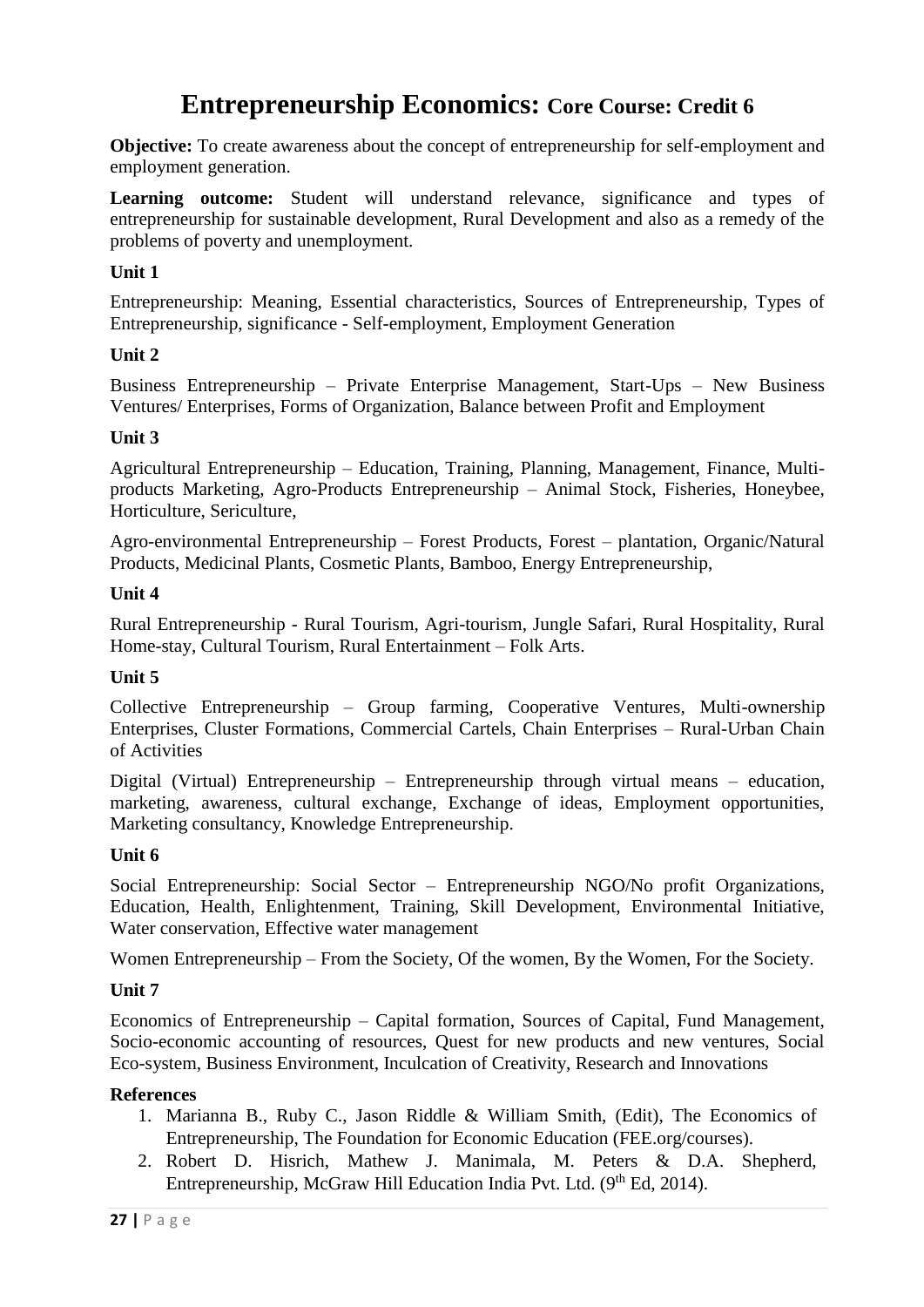- 9. Chari S.N., Business Gurus Speak, Macmillan India Ltd, New Delhi (2002).
- 10. Dr. Sudhir Sharma, Balraj Singh & Sandeep Singhal: Entrepreneurship Development, Wisdom Publications, New Delhi.
- 11. Government of India: Report of the Committee on Development of Small and Medium Entrepreneurs,1975.
- 12. P.C. Jain: Handbook for Entrepreneurs,Entrepreneurship Development of India, OxfordPublications.
- 13. Mondal Sagar & Ray G.L. (2011) Entrepreneurship and Rural Development, Kalyani Publishers, Ludhiana (India).
- 14. Satya Sundaram (2009), Rural Development, Himalaya Publishing House, Mumbai.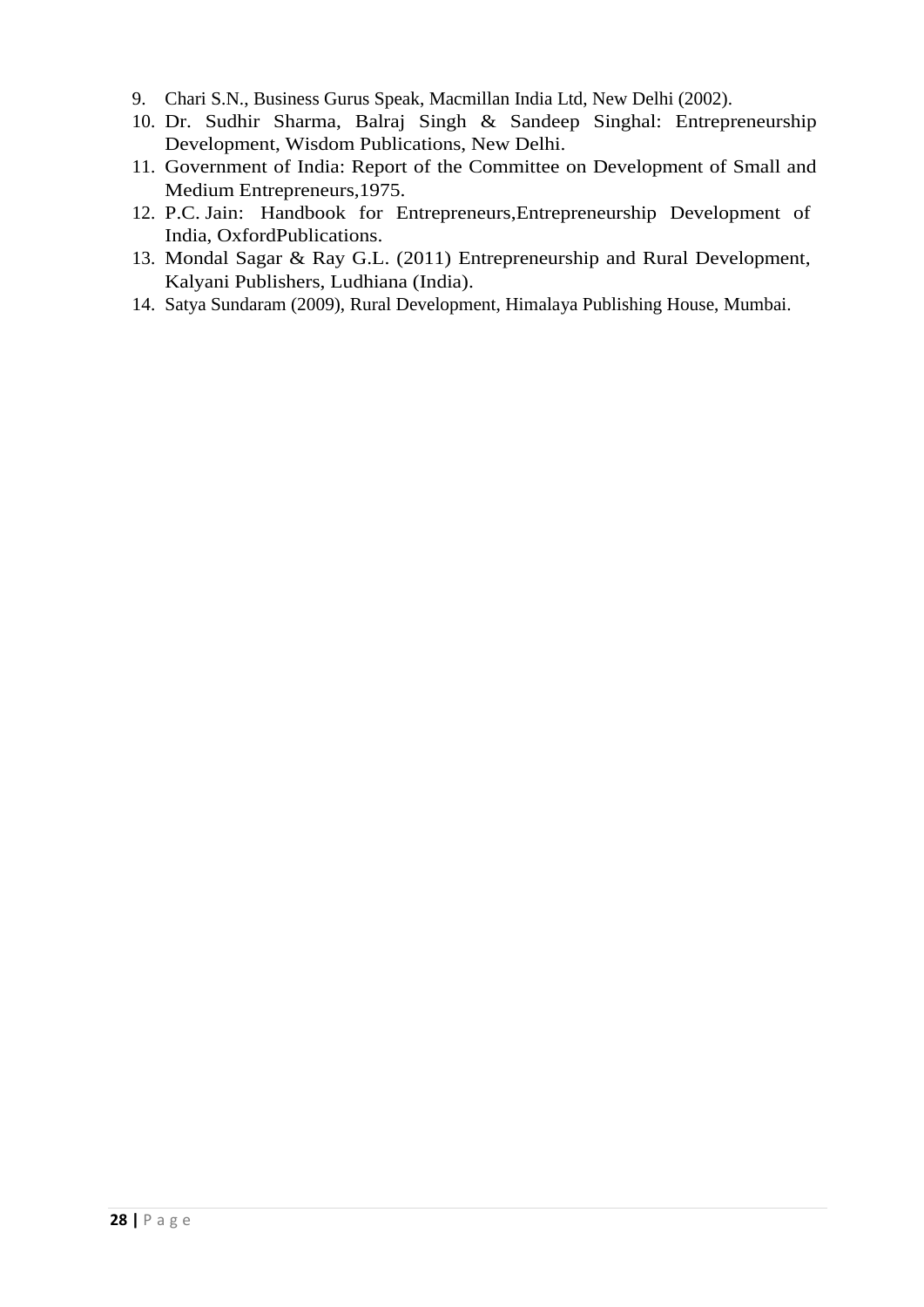# **Gandhian Thought: General Elective: Credits – 2**

#### **Course Objective**

Understanding Gandhian thought and approaches to provide insights to the students about the Gandhian model socio-economic development on the background of contemporary problems and challenges.

Learning Outcome

The students will understand the, principles, relevance and significant of Gandhian though as an alternative model of socio-economic development.

#### **Unit 1**

Introduction: Why Gandhi? – Contemporary Issues, Relevance of Gandhi, Life Sketch of Mahatma Gandhi

Apprenticeship of a Mahatma – Mohan to Mahatma – Understanding the Process of becoming a Mahatma

#### **Unit 2**

Understanding Hind Swaraj and Village Swaraj and its significance in contemporary world Order, Sustainable Rural Development

Economic Ideas of Mahatma Gandhi – Production, Labor, Machinery, Competition, Market, Modern Development – Doctor, Lawyer, Railway, Needs vs. Greed, Swadeshi, Self-reliance. **Unit 3**

Sarvodaya - Gandhian Model of Economic Development, Mahatma Gandhi – a model personality, Principles and Values of Mahatma Gandhi – Pragmatic Approach, Selfimplementation of Principles and Values

#### **Unit 4**

Gandhian Model of Entrepreneurship, Women Empowerment, Local Resources, Production for satisfaction of Local Needs.

Life Mission of Mahatma Gandhi – Basic Education, Dignity of Labor, Gender Equality, Dignity of Human Being, Self-reliance, Swadeshi, Social Service as worship of God **Unit 5**

*Ishavasya* Approach, Trusteeship, Ram Rajya – New Socio-economic World Order Gandhi and the Quest for Harmony – Socio-political and Socio-economic World Order **References**

- 1. Fatima Meer (1970), Apprenticeship of a Mahatma Gandhi, Phoenix Settlement Trust (founded by Mahatma Gandhi) Phoenix, 1.
- 2. Gandhi M.K., Hind Swaraj or Indian Home Rule, Gandhi Hindustani Sahitya Sabha, New Delhi (2009)
- 3. Anthony J. Parel, Gandhi's Philosophy and the Quest for Harmony, Cambridge University Press India Pvt. Ltd. New Delhi. (2007)
- 4. Gandhi M.K. Sarvodaya The Welfare of All, Navajivan Publishing House Ahmedabad. (2008)
- 5. Prabhu R.K. & Rao U.R. (Edt.) The Mind of Mahatma, Navajivan Publishing House Ahmedabad. (2010)
- 6. Gandhi M.K., Village Swaraj, Navajivan Publishing House Ahmedabad. (2000)
- 7. Kumarappa J.C., Gandhian Economic Thought, SarvaSevaSaghPrakashan, Varanashi (India) (2019)
- 8. Shikhare D.N., Gandhian Economics Thought, Maharashtra Gandhi Smarak Nidhi, Pune (1993)
- 9. M.K. Gandhi, Autobiography My Experiments with Truth, Navajivan Publishing House Ahmedabad.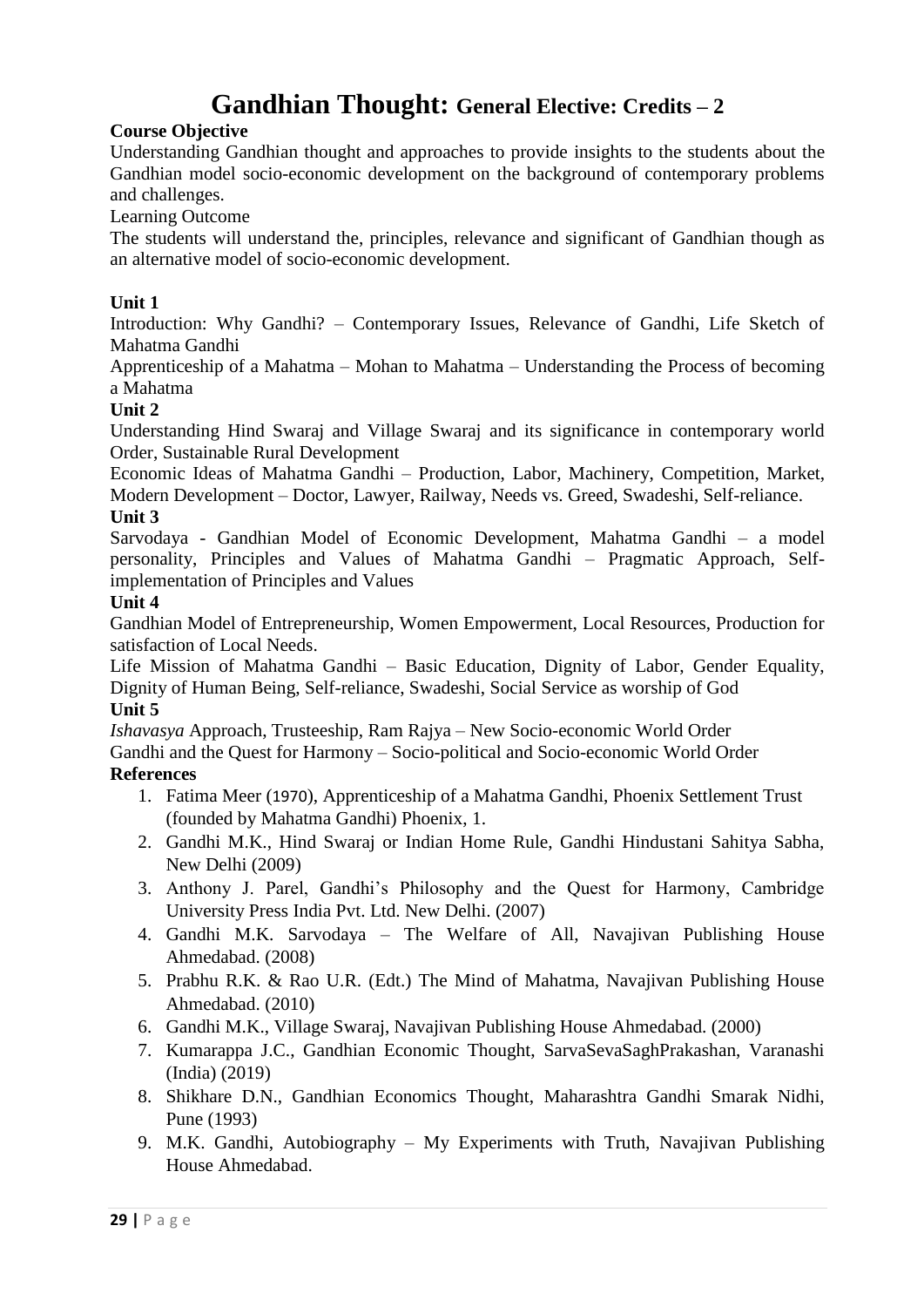# **Research Methodology**

### **Ability Enhancement Course (AEC) : Credit: 2**

#### **Course Objective**

The course begins with the formulation of a research problem and covers the issues concerning the generation of primary sample data. In this regard the designing of a questionnaire, the methods of design of a sample and its size, the modes of data collection from direct interview to online surveys, the appreciation of possible sources of errors, and the cleaning of data.

#### **Course Learning Outcomes**

The course imparts skills to undertake data-based research. The students would develop competency in executing sample surveys and would have reasonable exposure to a variety of secondary data sources.

#### **Unit 1**

Introduction, Meaning, Objectives, Steps in Research, Types and Significance of Research, Social Research and Scientific Research.

#### **Unit 2**

Research Problem, Identification of Research Problem, Formulation of Research Problem, Criteria of Research Problem, Hypothesis, Meaning and Significance Hypothesis in Research

#### **Unit 3**

Research Design, Meaning, Characteristics, Types of Research Design

#### **Unit 4**

Data in Research, Qualitative and Quantitative Data, Sources of Data – Primary & Secondary, Data Collection – Sources and Techniques of Primary Data, Time Series Data – Empirical Research

#### **Unit 5**

Survey Methods, Sampling: Types of Sampling; determining an appropriate size of sample,

Case Study Method and Focused Group Discussion Method, Observations and Recording.

Errors in surveys: Misunderstanding of questions and answers; problem of nonresponse.

#### **Unit 6**

Processing of data: Cleaning, Organisation, Classification, Codification, Tabulation, Graphical Presentation, Interpretation, Conclusions/Findings, Report Writing.

#### **Unit 7**

Ethics and scientific integrity: Standards of conduct, privacy in data

- 1. W. Lawrence Neuman (2015), Social Research Methods Qualitative and Quantitative, (Pearson India Education Services Pvt. Ltd., New Delhi.
- 2. Bridget Somekh& Cathy Lewin (2012), Theory and Methods in Social Research, Sage Publications India Pvt. Ltd., New Dlhi.
- 3. P. Saravanavel (2006) Research Methodology, Kitab Mahal, Allahabad.
- 4. Kumar, R. (2014). Research methodology: A step by step guide for beginners, 4th ed. Sage Publications.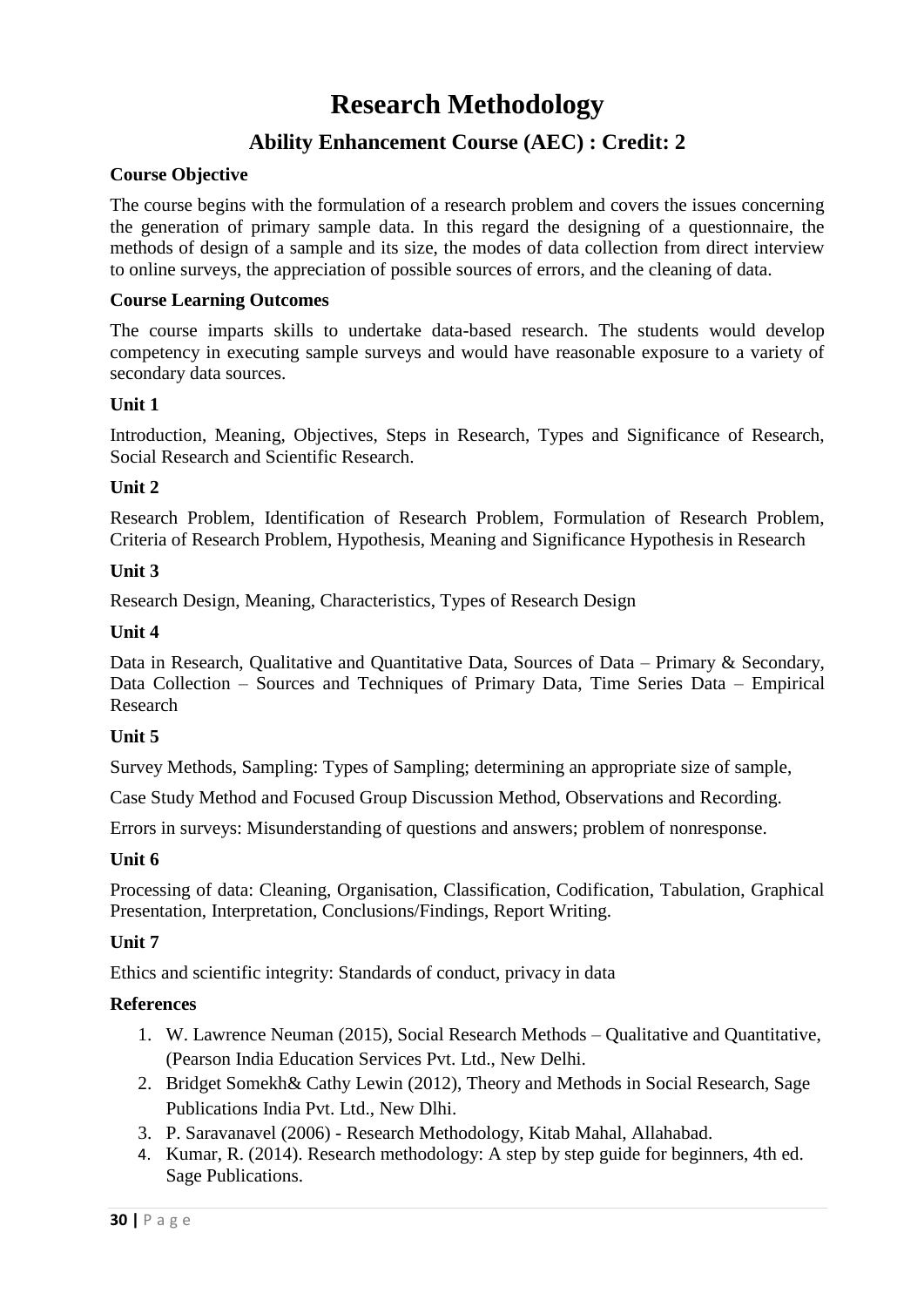# **Data Analysis Skill Enhancement Course (SEC) : Credit: 04**

#### **Course Objective**

This is a skill enhancement course for data analysis. The students will be given hands on training on using statistical and computing software to better visualize, understand and analyse data. The course is designed to be delivered through 2 classroom lectures and 4 computer lab classes per week.

#### **Course Learning Outcomes**

The course will use data simulations and publicly available data sources to help students learn about data types, their organization and visual representation. They will learn how to compute summary statistics and do some basic statistical inference.

The Students will also learn the computer Software like SPSS, R & Python to analyse data.

#### **Unit 1 Introduction to the course**:

Qualitative and Quantitative Data, Data Interpretation, Difference between Data Interpretation and Data Analysis, Data Analysis and Data Analytics.

How can the representation and analysis of data help us study real-world problems?

Publicly available data sets

#### **Unit 2 Using Data:**

Data Collection – Survey, Case Study, Focused Group Survey, Interview, Empirical Data, Available statistical software, steps in data storage, organization and cleaning

#### **Unit 3**

Simple estimation techniques and tests for statistical inference

#### **Unit 4**

Learning and Practice of Computer Software – Advanced Excel and SPSS for analysing Data

- 1. Levine, D., Stephan, D., Szabat, K. (2017). Statistics for managers using Microsoft Excel, 8th ed. Pearson.
- 2. Tattar, P., Ramaiah, S., Manjunath, B. (2018). A course in statistics with R. Wiley.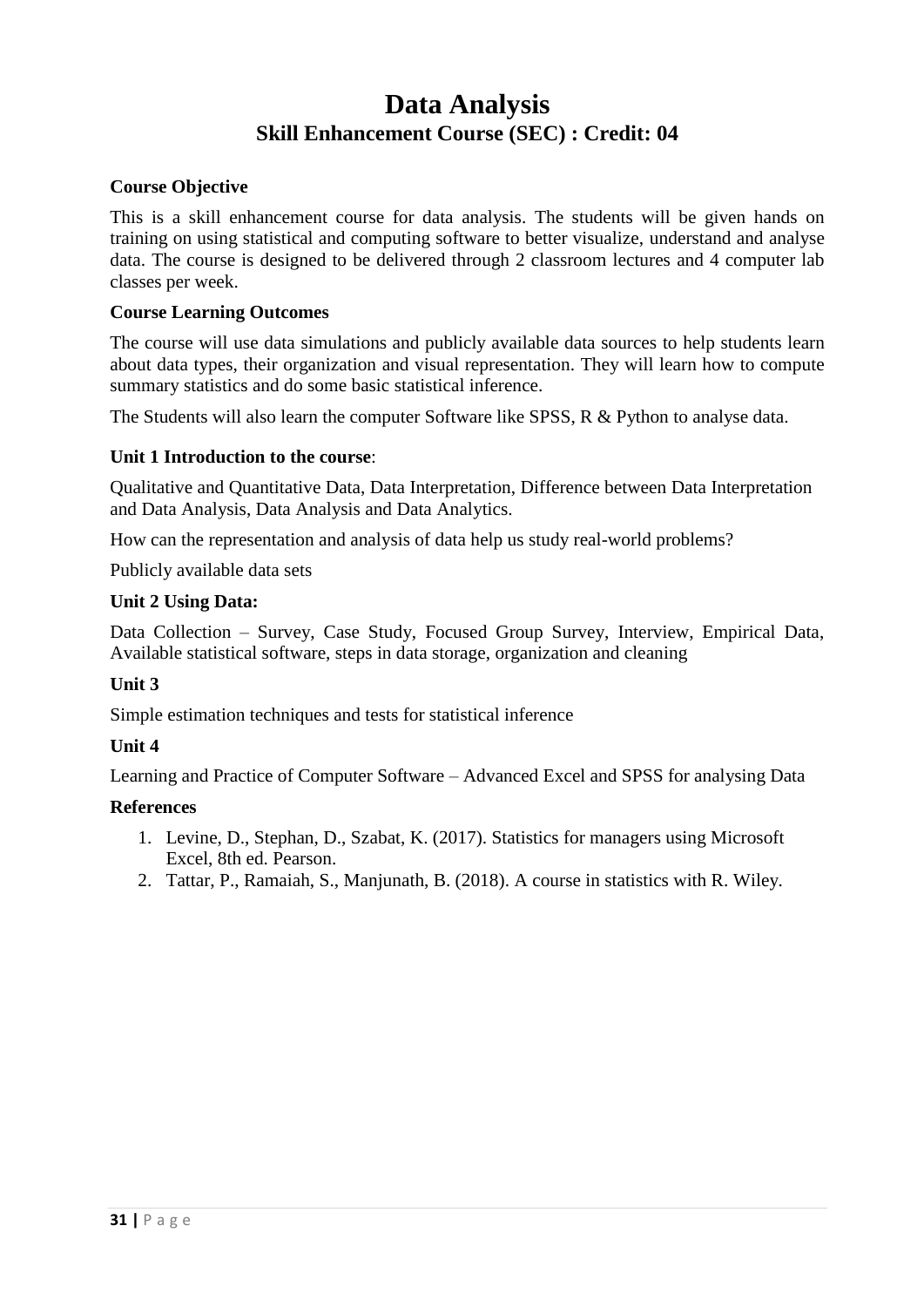# **Art of Communication**

### **Ability Enhancement Course (AEC) : Credit - 02**

**Objective:** To make the student able for essentials of good communication and skills of expression

**Learning Outcome:** Student will be familiar to general, academic and professional communication

#### **Unit 1**

Theory of Communication – Meaning, Types and Modes of Communication, Process of Communication, Barriers of Communication

#### **Unit 2**

Listening Skills – Types of Listening, Developing Listening Skills, Academic Listening, Listening for Learning

#### **Unit 3**

Reading Skills – Pronunciation, Accent, Intonation & Rhythm, Skimming, Scanning, Summary, Paraphrasing, Comprehension

#### **Unit 4**

Introductory English Grammar – Parts of Speech, Tenses, Punctuation, Common Errors in English

- 1. SurekhaDangwal , The Art of Effective Communication, Macmillan Publishers India Pvt. Ltd. (2017)
- 2. K.C. Varma, The Art of Communication, Kalpaz Publications (2013)
- 3. Sanjay Kumar &PushpLata (2019), Communication Skills A Work Book, Oxford University Press, New Delhi.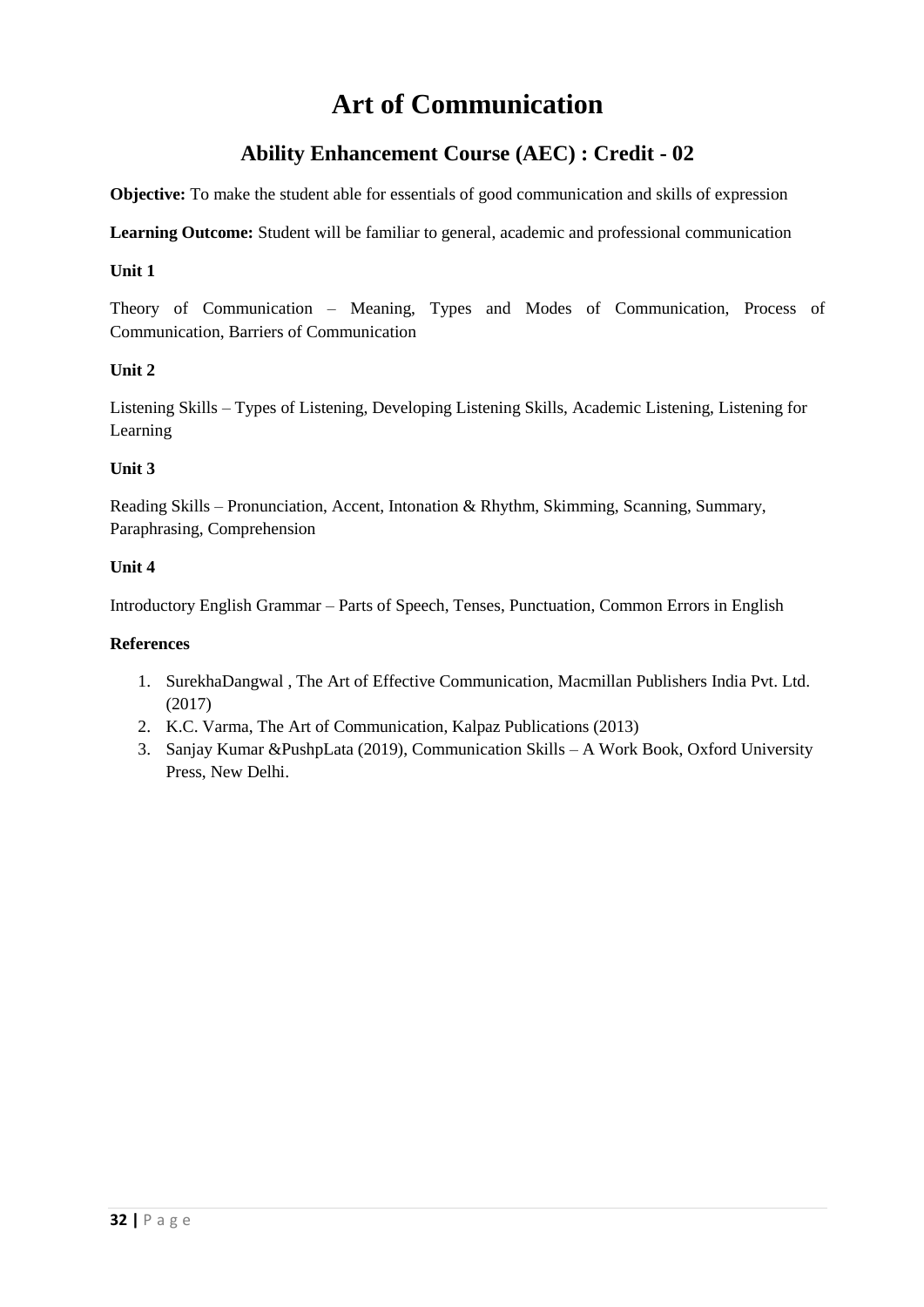# **Life Skills**

### **Skills Enhancement Course (SEC) : Credit – 04**

**Objective:** To make the student able to practice his reading, writing and learning skills through different life skills – Professional Skills, Presentation Skills, Secretarial Skills, Administrative Skills, and Academic Skills.

**Learning Outcome:** Student will understand the relevance and significance of Profession, Vision, Mission, Passion, Perfection and will be able to practice various required skills.

#### **Unit 1**

Personality Development – Understanding Human Personality, Goal Setting, Time Management, Principles and Values, Academic/Professional Leadership, Positive Thing, Focused Efforts.

#### **Unit 2**

Academic Skills – Teaching Skills, Drafting, Copy Writing, Editing Research Papers/ Articles, Review of Research Papers, References.

#### **Unit 3**

Professional Skills – Basic Computer Applications – Advanced Excel, PPT Presentation presentations in Seminars and Conferences, Group Discussion, Interviews, Public Speaking.

#### **Unit 4**

Secretarial Skills – Formal & Informal Correspondence, Writing enquiries, complaints, permission, Replies, Office Notes/Letter writing, Digital Correspondence, Business Letters, Social Appeals, Public Relations, Social Media

Events, Meetings, Notice, Agenda, Minutes

#### **Unit 5**

Administrative Skills – Punctuality (Timeliness), Conduct, Integrity, Communication and Coordination.

Sense of Duty, Authority, Responsibility, Institutional Identity and National Character.

- 1. Bhagvad Gita The Gandhian Approach
- 2. Stephen Covey, The 7 Habits of Highly Effective People, Powerful Lessons in Personal Change (1997), Simon & Schuster Inc.
- 3. Basic Computer Applications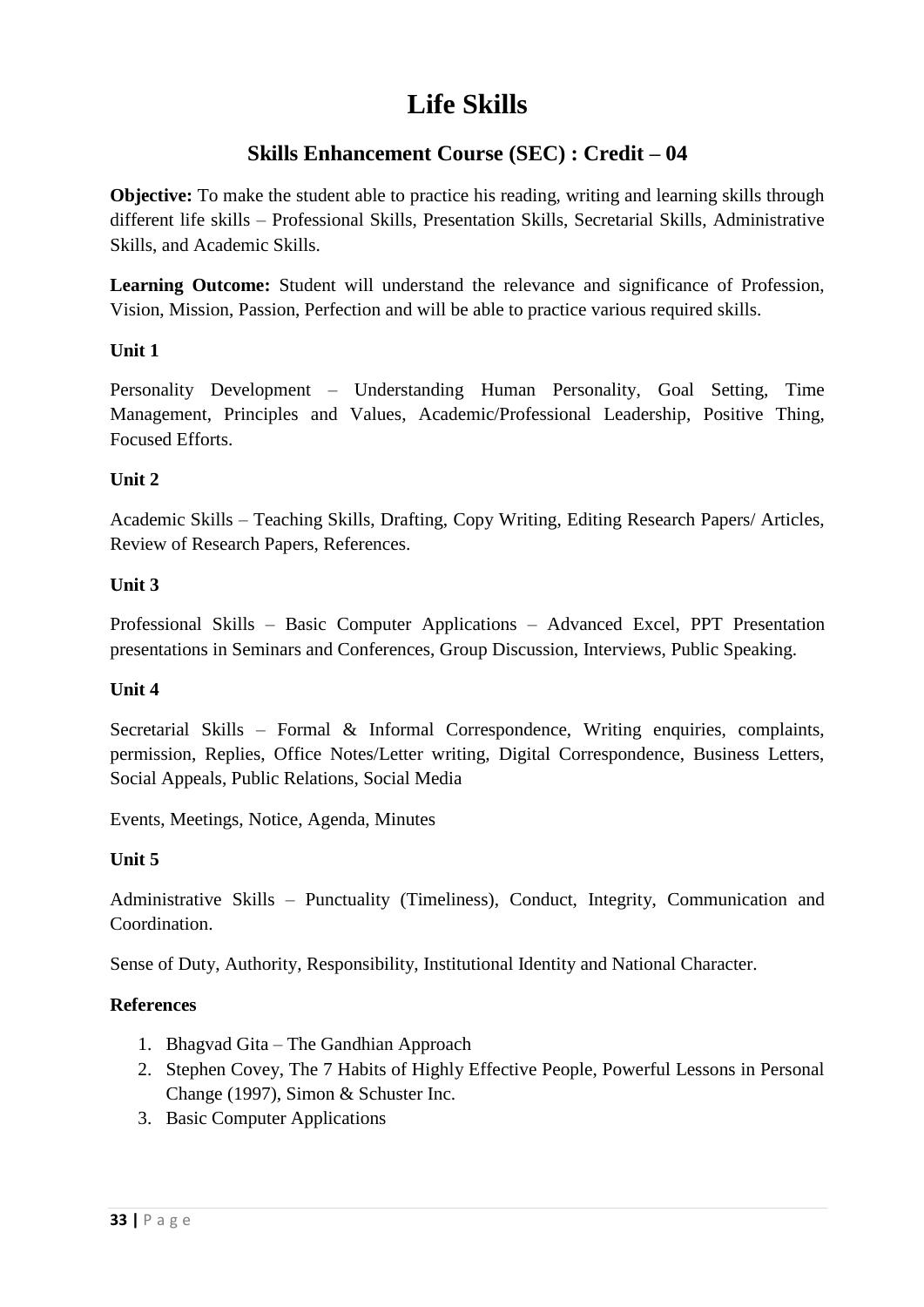## **Contemporary Economic Issues Skill Enhancement Course: Credit – 4**

#### **Course Objective**

- 1. The course seeks to familiarize students with basic concepts related to the Economic Survey and Union Budget.
- 2. It aims to equip students with sufficient knowledge and skills to analyze these documents.

#### **Unit 1 Concepts**

Fiscal policy, areas of government spending in India • Capital and revenue expenditure, plan and non-plan expenditures, Deficits (fiscal, primary, revenue), impact of fiscal deficits on the economy, Capital receipts, revenue receipts, tax and non-tax revenue, direct and indirect taxes, need for rationalization of tax structure, Goods and Services Tax (GST) Actual, revised and budget estimates, Zero-base budgeting, Gender budgeting, Fiscal devolution and center-state financial relations

#### **Unit 2 The economic survey**

Analysis of current and past policy emphasis,

#### **Unit 3 The union budget**

Need for the budget, understanding the process of budget making in India, Analysis of fiscal and revenue deficits, Analysis of sources of revenue and expected growth in revenue, tax simplification, improvement in administration, expansion of tax net and other measures to improve revenue receipts, Analysis of expenditure pattern and expected growth in expenditure, thrust areas of budget, sectors that have received higher/lower shares of expenditure, the reasons and consequences thereof, steps proposed to ensure effective spending

- 1. Centre for Budget and Governance Accountability. Recent reports.
- 2. Chakraborty, P. (2015). Intergovernmental fiscal transfers in India: Emerging trends and realities. In P. Patnaik (ed.): Macroeconomics. Oxford University Press.
- 3. Dasgupta, D., De, S. (2012). Fiscal deficit. In The new Oxford companion to economics in India. Oxford University Press.
- 4. Kapila, U. (2016). Fiscal and budgetary developments in Indian economy since independence. Academic Foundation.
- 5. Ministry of Finance. Economic and social classification of the budget.
- 6. Ministry of Finance. Economic survey (latest).
- 7. Ministry of Finance. Finance Commission report (latest).
- 8. Ministry of Finance. Union Budget.
- 9. Mukherjee, P. (2012). Budget making. In K. Basu, A. Maertens (eds.): The new Oxford companion to economics in India. Oxford University Press.
- 10. Mukherjee, S. (2015). Present state of goods and services tax (GST) reform in India. Working Paper No. 154. National Institute of Public Finance and Policy.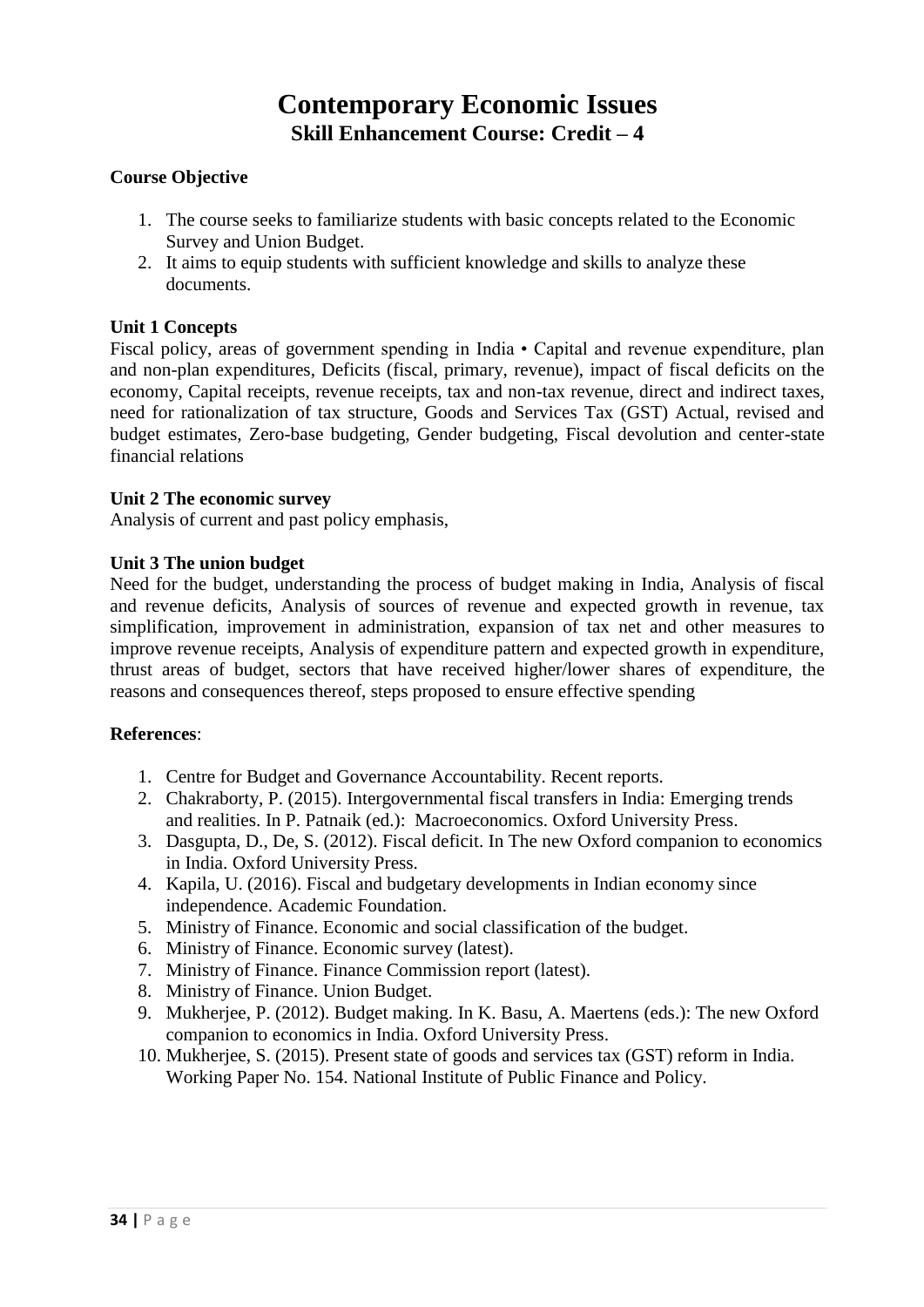# **Marketing and Business Analytics**

#### **Discipline Specific Elective Course: Credit - 06**

#### **Course Objectives**

To equip its participants with an in-depth knowledge of Marketing and Business Analytics (MBA) through theoretical base and practical case studies and demonstrations. This course also covers the knowledge of Marketing analysis, demand potential and demand forecasting, search of new Markets and Business Potentials.

#### **Learning Outcome**

Students will learn to appreciate the nature, significance of Market and business analytics and also will be able to analyse datasets by applying techniques from statistics, operations research and Excel and SPSS software.

#### **Course Outline**

#### **Unit 1:**

Meaning, nature, scope and importance of marketing; Types of Marketing; Marketing environment; Market Research and Analysis: Services Market - Banking, Insurance, Communication, Distribution; Product (Goods) Market; Digital Market (Virtual Market); Markets of Social Services.

#### **Unit 2:**

Consumer Behaviour and Market Segmentation Nature, scope and significance of consumer behaviour and market segmentations – Concept and importance – Bases for market segmentation.

#### **Unit 3:**

Distribution Channels Distribution Channels – Concept and role – Type of distribution channels – Factors affecting choice of a distribution channel – Retailer and wholesaler – Physical distribution of good transportation – Warehousing; inventory control – Order processing.

#### **Unit 4:**

Promotion Methods Promotion methods of promotion – Optimum promotion mix – Advertising media – Their relative merits and limitations – Characteristics of an effective advertisement – Personal selling; selling as a career – Classification of a successful sales personal – Functions of a salesman.

#### **Unit 5**

Business Analytics: Introduction to Business Analytics, Marketing analysis, demand potential and demand forecasting, search of new Markets and Business Potentials, Entrepreneurial functions of Marketing and Business Analytics.

#### **Experiments**

Learn predictive modelling for better customer insights.

Understand how data-driven insights can be used for making effective marketing decisions.

Identify the correct analytical tools for a specific need and find reliable ways to collect, analyse, visualise and utilise data for decision-making.

Understand how analytics can help to generate new product ideas and to screen and evaluate alternatives.

Understand market segmentation methods and best practices for identifying potential customer segments and focussed targeting.

Learn how to compute Customer Lifetime Value for analysing customer loyalty, brand loyalty and forecasting revenue in the short and long run.

Learn how to use data to analyse market trends to forecast and improve sales and minimise inefficiencies.

- 1. Phillip Kotler (2000), Marketing Management, Englewood Cliffs, Prentice Hall, NJ.
- 2. William M. Pride and O. C. Ferrell (2003), Marketing, Houghton-Millin, Boston.
- 3. W. J. Stanton, Micheal J. Etzel and Bruce J. Walker (2005), Fundamentals of Marketing, McGraw Hills, New Delhi.
- 4. Prasad R.N. & Seema Acharya (2016), Fundamentals of Business Analytics, (2ed Ed.), Wiley.
- 5. R. Evans James (2017), Business Analytics, Pearson India Education Services Pvt. Ltd., New Delhi.
- 6. U. Dinesh Kumar (2017), Business Analytics: The Science of Data Driven Decision Making, Wiley.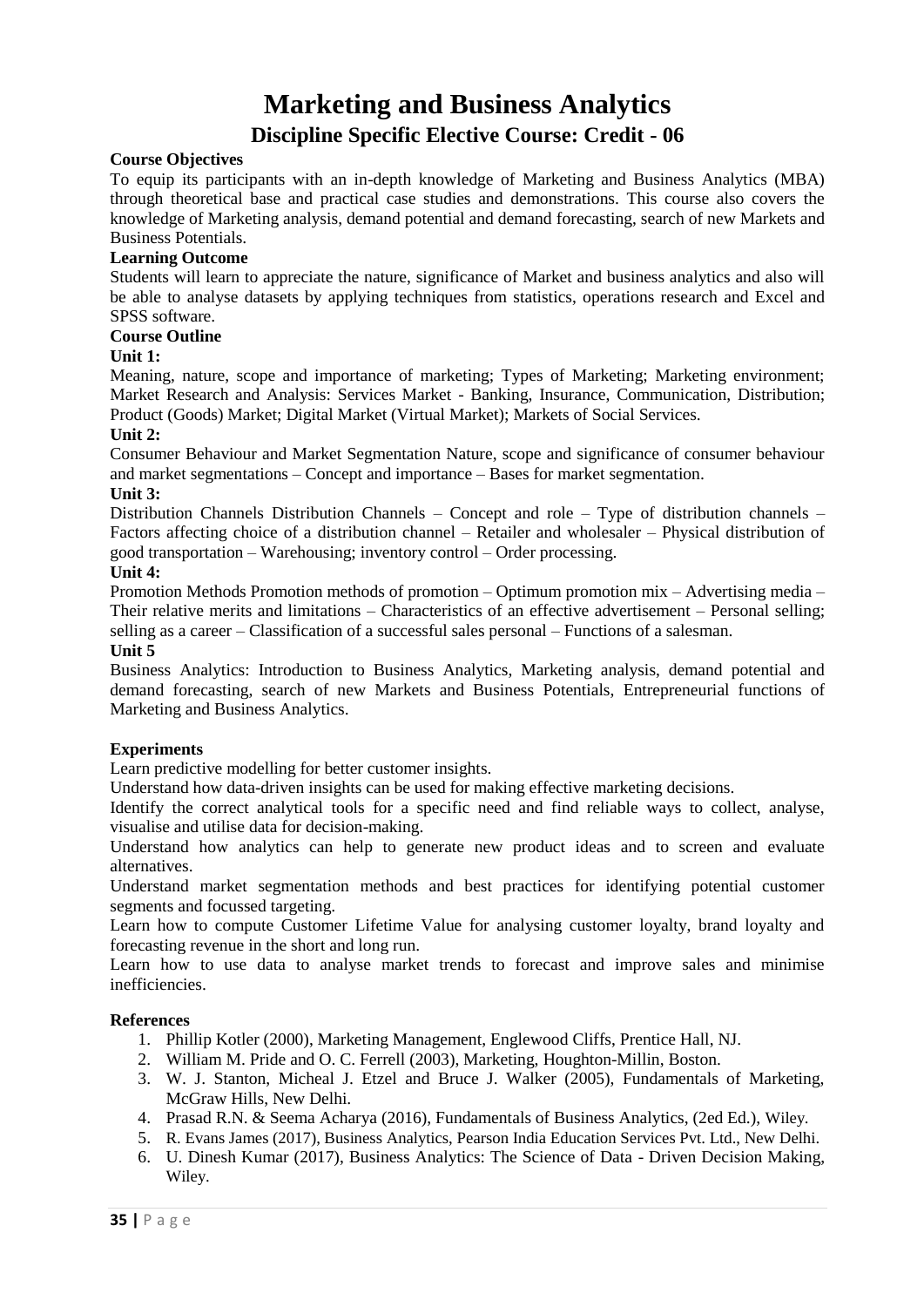### **Economy of Maharashtra: Generic Elective Course – Credit - 02**

#### **Unit 1:**

Introduction Total geographical area-land use pattern-HDI in Karnataka-Features. Demographic profile: Trends in population growth-growth rate-density –age- sex and size composition – population policy; rural urban migration-changes in occupational structure.

#### **Unit 2**

Sectoral Growth, Economic Indicators – GSDP, per capita Income, Economic Inequality.

Poverty and Unemployment: Rural and Urban poverty - causes-incidence - Tendulkar and C. Rangarajan poverty indices

Unemployment: Types and Causes; Employment generation and poverty alleviation programs - (i) self-employment program (ii) wage employment program- (iii) Habitat development program-- Recent special programs initiated by government

#### **Unit 3**

Regional imbalances and Underdevelopment: causes. V.M. Dandekar committee report, Vijay Kelkar Committee Report.

#### **Unit 4**

Social Sector Economics – Health, Education and Gender; Women Empowerment, Social **Justice** 

#### **Unit 5**

Agriculture: Trends in agricultural production, causes for low Agriculture productivity; dry land farming - cropping pattern - water shed management; agriculture marketing- agriculture finance - institutional and non-institutional; sources-cooperative credit; Role of micro finance in agriculture.

- 1. Yearly Economic Survey and Annual Budgets of Maharashtra, Published by Government of Maharashtra.
- 2. Vijay Kelkar (2013) Report on Regional Imbalances in Maharashtra.